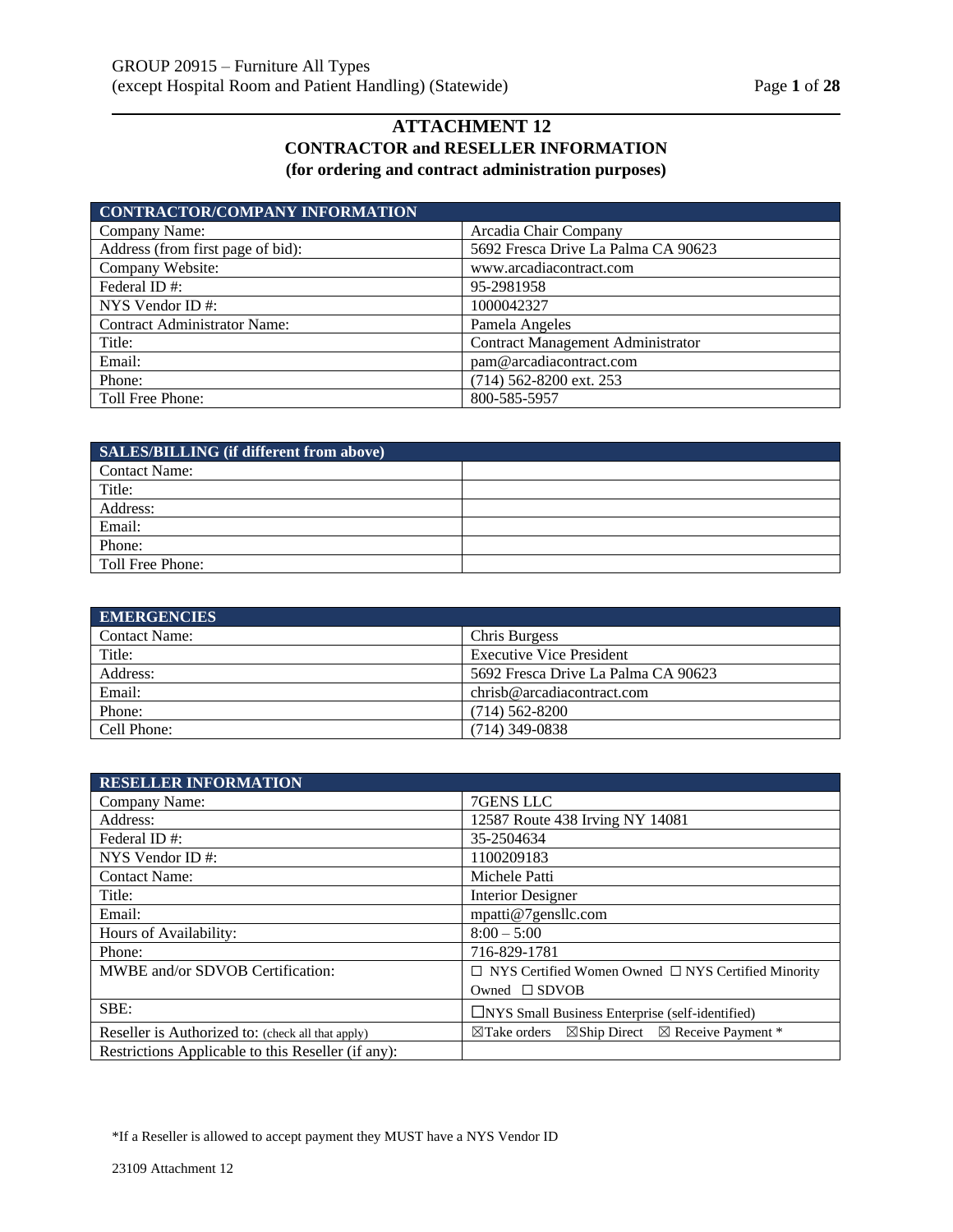# GROUP 20915 – Furniture All Types (except Hospital Room and Patient Handling) (Statewide) Page **2** of **28**

| <b>RESELLER INFORMATION</b>                        |                                                                               |
|----------------------------------------------------|-------------------------------------------------------------------------------|
| Company Name:                                      | A.C. Desk Co. Inc.                                                            |
| Address:                                           | 249 Elm Place Mineola NY 11501                                                |
| Federal ID#:                                       | 11-2927139                                                                    |
| NYS Vendor ID $#$ :                                | 1100108025                                                                    |
| <b>Contact Name:</b>                               | Denise Ingerman                                                               |
| Title:                                             | <b>Office Manager</b>                                                         |
| Email:                                             | dringerman@acdeskonline.com                                                   |
| Hours of Availability:                             | $8:30 - 5:00 (M - F)$                                                         |
| Phone:                                             | 516-741-7979                                                                  |
| MWBE and/or SDVOB Certification:                   | $\Box$ NYS Certified Women Owned $\Box$ NYS Certified Minority                |
|                                                    | Owned $\square$ SDVOB                                                         |
| SBE:                                               | $\Box$ NYS Small Business Enterprise (self-identified)                        |
| Reseller is Authorized to: (check all that apply)  | $\boxtimes$ Take orders $\boxtimes$ Ship Direct $\boxtimes$ Receive Payment * |
| Restrictions Applicable to this Reseller (if any): |                                                                               |

| <b>RESELLER INFORMATION</b>                        |                                                                                  |
|----------------------------------------------------|----------------------------------------------------------------------------------|
| Company Name:                                      | Accent Commercial Furniture Inc.                                                 |
| Address:                                           | 3 Interstate Avenue Albany NY 12205                                              |
| Federal ID#:                                       | 14-1620511                                                                       |
| NYS Vendor ID $#$ :                                | 1000006902                                                                       |
| <b>Contact Name:</b>                               | Michael Gleasman                                                                 |
| Title:                                             | <b>CEO</b>                                                                       |
| Email:                                             | michaelg@accentny.com                                                            |
| Hours of Availability:                             | All                                                                              |
| Phone:                                             | 518-482-4000                                                                     |
| MWBE and/or SDVOB Certification:                   | $\Box$ NYS Certified Women Owned $\Box$ NYS Certified Minority                   |
|                                                    | Owned $\square$ SDVOB                                                            |
| SBE:                                               | $\boxtimes$ NYS Small Business Enterprise (self-identified)                      |
| Reseller is Authorized to: (check all that apply)  | $\boxtimes$ Ship Direct $\boxtimes$ Receive Payment *<br>$\boxtimes$ Take orders |
| Restrictions Applicable to this Reseller (if any): |                                                                                  |

| <b>RESELLER INFORMATION</b>                        |                                                                                  |
|----------------------------------------------------|----------------------------------------------------------------------------------|
| Company Name:                                      | AFD Contract Furniture Inc.                                                      |
| Address:                                           | 810 7 <sup>th</sup> Avenue New York NY 10019                                     |
| Federal ID#:                                       | 13-3032681                                                                       |
| NYS Vendor ID $#$ :                                | 1000026390                                                                       |
| <b>Contact Name:</b>                               | John Knopf                                                                       |
| Title:                                             | Controller                                                                       |
| Email:                                             | jknopf@afd-inc.com                                                               |
| Hours of Availability:                             | $9:00 - 5:00 (M - F)$                                                            |
| Phone:                                             | 212-721-7100                                                                     |
| MWBE and/or SDVOB Certification:                   | $\Box$ NYS Certified Women Owned $\Box$ NYS Certified Minority                   |
|                                                    | Owned $\square$ SDVOB                                                            |
| SBE:                                               | $\Box$ NYS Small Business Enterprise (self-identified)                           |
| Reseller is Authorized to: (check all that apply)  | $\boxtimes$ Ship Direct $\boxtimes$ Receive Payment *<br>$\boxtimes$ Take orders |
| Restrictions Applicable to this Reseller (if any): |                                                                                  |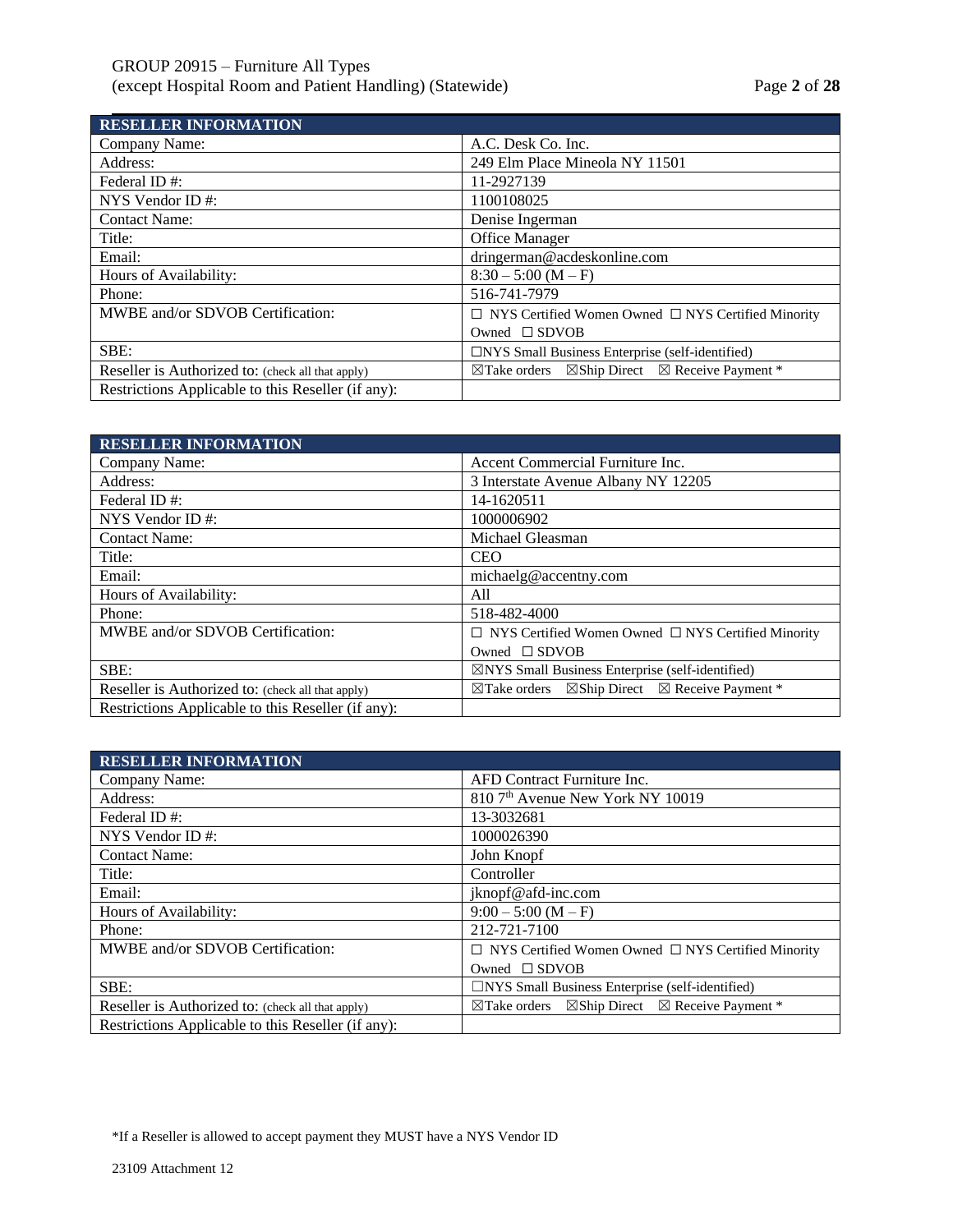# GROUP 20915 – Furniture All Types (except Hospital Room and Patient Handling) (Statewide) Page **3** of **28**

| <b>RESELLER INFORMATION</b>                        |                                                                                  |
|----------------------------------------------------|----------------------------------------------------------------------------------|
| Company Name:                                      | Alianza Services LLC                                                             |
| Address:                                           | 74 N. Broadway Nyack NY 10960                                                    |
| Federal ID#:                                       | 33-1140326                                                                       |
| NYS Vendor ID $#$ :                                | 1100044344                                                                       |
| <b>Contact Name:</b>                               | Dawn Cannon                                                                      |
| Title:                                             | VP of Sales                                                                      |
| Email:                                             | dcannon@alianzacorp.com                                                          |
| Hours of Availability:                             | $9:00 - 5:00$                                                                    |
| Phone:                                             | 845-675-7337                                                                     |
| MWBE and/or SDVOB Certification:                   | $\Box$ NYS Certified Women Owned $\boxtimes$ NYS Certified Minority              |
|                                                    | Owned $\square$ SDVOB                                                            |
| SBE:                                               | $\boxtimes$ NYS Small Business Enterprise (self-identified)                      |
| Reseller is Authorized to: (check all that apply)  | $\boxtimes$ Ship Direct $\boxtimes$ Receive Payment *<br>$\boxtimes$ Take orders |
| Restrictions Applicable to this Reseller (if any): |                                                                                  |

| <b>RESELLER INFORMATION</b>                        |                                                                |
|----------------------------------------------------|----------------------------------------------------------------|
| Company Name:                                      | A.R. Kropp LLC                                                 |
| Address:                                           | 1515-B Fifth Industrial Court Bayside NY 11706                 |
| Federal ID#:                                       | 11-3557719                                                     |
| NYS Vendor ID#:                                    | 1100119502                                                     |
| <b>Contact Name:</b>                               | Greg Kropp                                                     |
| Title:                                             | Partner/CFO                                                    |
| Email:                                             | grepkropp@arkshelving.com                                      |
| Hours of Availability:                             | $8:00 - 6:00 (M - F)$                                          |
| Phone:                                             | 631-549-9240                                                   |
| MWBE and/or SDVOB Certification:                   | $\Box$ NYS Certified Women Owned $\Box$ NYS Certified Minority |
|                                                    | Owned $\boxtimes$ SDVOB                                        |
| SBE:                                               | $\Box$ NYS Small Business Enterprise (self-identified)         |
| Reseller is Authorized to: (check all that apply)  | $\Box$ Take orders $\Box$ Ship Direct $\Box$ Receive Payment * |
| Restrictions Applicable to this Reseller (if any): |                                                                |

| <b>RESELLER INFORMATION</b>                        |                                                                               |
|----------------------------------------------------|-------------------------------------------------------------------------------|
| Company Name:                                      | Arenson Office Furnishings Inc.                                               |
| Address:                                           | 1115 Broadway 6th Floor New York NY 10010                                     |
| Federal ID#:                                       | 13-3176355                                                                    |
| NYS Vendor ID#:                                    | 1000012985                                                                    |
| <b>Contact Name:</b>                               | Sue Marowitz                                                                  |
| Title:                                             | Vice President Operations                                                     |
| Email:                                             | smarowitz@aof.com                                                             |
| Hours of Availability:                             | $9:00 - 5:00$                                                                 |
| Phone:                                             | 212-633-2400                                                                  |
| MWBE and/or SDVOB Certification:                   | $\Box$ NYS Certified Women Owned $\Box$ NYS Certified Minority                |
|                                                    | Owned $\Box$ SDVOB                                                            |
| SBE:                                               | $\Box$ NYS Small Business Enterprise (self-identified)                        |
| Reseller is Authorized to: (check all that apply)  | $\boxtimes$ Take orders $\boxtimes$ Ship Direct $\boxtimes$ Receive Payment * |
| Restrictions Applicable to this Reseller (if any): |                                                                               |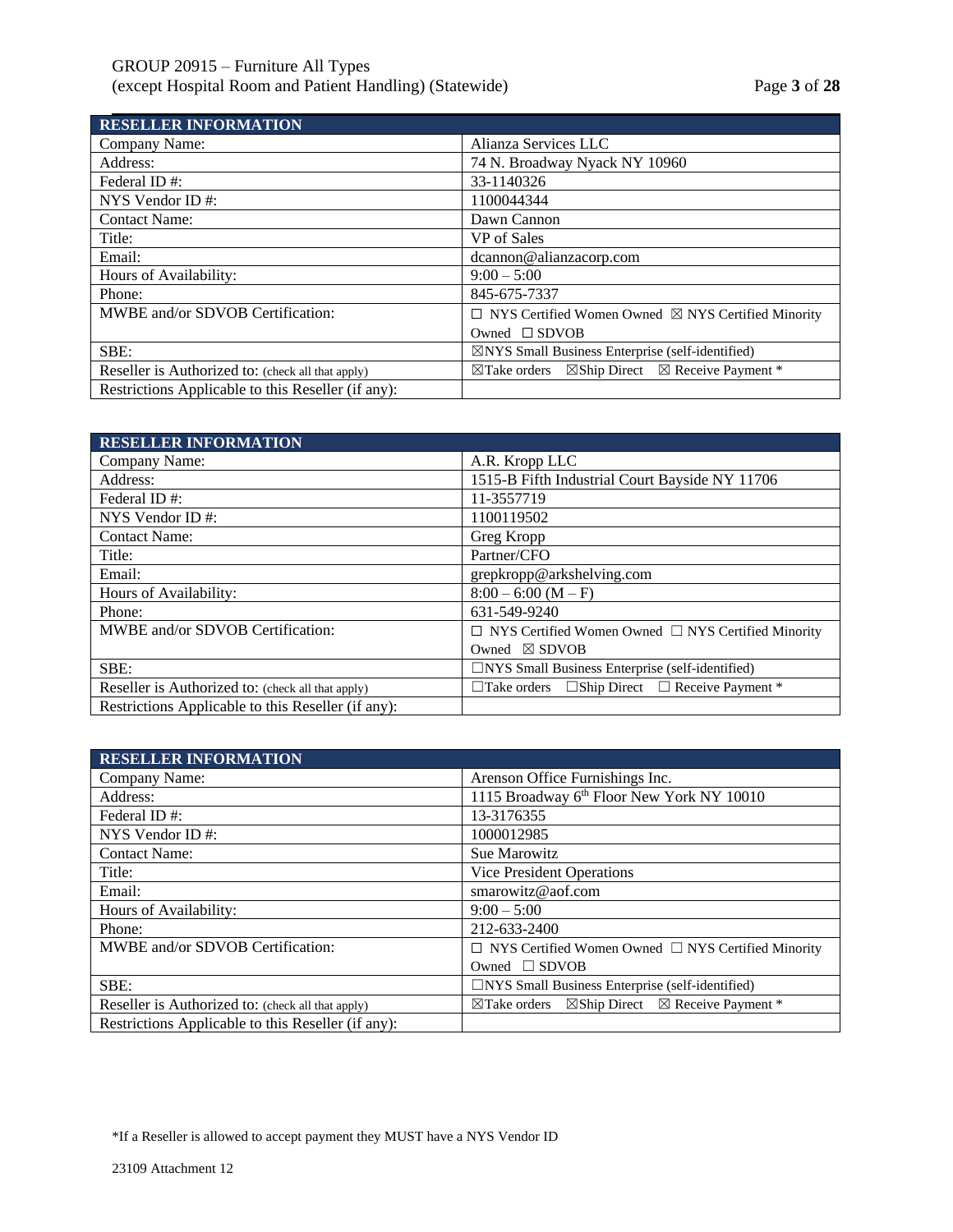# GROUP 20915 – Furniture All Types (except Hospital Room and Patient Handling) (Statewide) Page **4** of **28**

**RESELLER INFORMATION**

| RESELLER INFORMATION                               |                                                                                  |
|----------------------------------------------------|----------------------------------------------------------------------------------|
| Company Name:                                      | Business Furniture Inc.                                                          |
| Address:                                           | 133 Rahway Avenue Elizabeth NJ 07272                                             |
| Federal ID#:                                       | 22-1453912                                                                       |
| NYS Vendor ID#:                                    | 1100011925                                                                       |
| <b>Contact Name:</b>                               | Ellen Hains                                                                      |
| Title:                                             | <b>Branch Manager</b>                                                            |
| Email:                                             | ehains@bfifurniture.com                                                          |
| Hours of Availability:                             | $9:00 - 5:00$                                                                    |
| Phone:                                             | 646-825-6265                                                                     |
| MWBE and/or SDVOB Certification:                   | $\Box$ NYS Certified Women Owned $\Box$ NYS Certified Minority                   |
|                                                    | Owned $\square$ SDVOB                                                            |
| SBE:                                               | $\Box$ NYS Small Business Enterprise (self-identified)                           |
| Reseller is Authorized to: (check all that apply)  | $\boxtimes$ Ship Direct $\boxtimes$ Receive Payment *<br>$\boxtimes$ Take orders |
| Restrictions Applicable to this Reseller (if any): |                                                                                  |

| <b>RESELLER INFORMATION</b>                        |                                                                                  |
|----------------------------------------------------|----------------------------------------------------------------------------------|
| Company Name:                                      | Brontman's Quality Discount Office Furniture Inc.                                |
| Address:                                           | 3495 Winton Place Bldg. A Ste #2 Rochester NY 14623                              |
| Federal ID#:                                       | 16-1138353                                                                       |
| NYS Vendor ID#:                                    | 1100020539                                                                       |
| <b>Contact Name:</b>                               | Larry Brontman                                                                   |
| Title:                                             | President                                                                        |
| Email:                                             | larry@brontmans.com                                                              |
| Hours of Availability:                             | $8:00 - 5:00 (M - F)$                                                            |
| Phone:                                             | 585-359-3040                                                                     |
| MWBE and/or SDVOB Certification:                   | $\Box$ NYS Certified Women Owned $\Box$ NYS Certified Minority                   |
|                                                    | Owned $\square$ SDVOB                                                            |
| SBE:                                               | $\boxtimes$ NYS Small Business Enterprise (self-identified)                      |
| Reseller is Authorized to: (check all that apply)  | $\boxtimes$ Ship Direct $\boxtimes$ Receive Payment *<br>$\boxtimes$ Take orders |
| Restrictions Applicable to this Reseller (if any): |                                                                                  |

| <b>RESELLER INFORMATION</b>                        |                                                                          |
|----------------------------------------------------|--------------------------------------------------------------------------|
| Company Name:                                      | Buffalo Office Interiors Inc.                                            |
| Address:                                           | 1418 Niagara Street Buffalo NY 14213                                     |
| Federal ID#:                                       | 16-1169014                                                               |
| NYS Vendor ID $#$ :                                | 1000015490                                                               |
| <b>Contact Name:</b>                               | Michael Cuviello                                                         |
| Title:                                             | General Manager                                                          |
| Email:                                             | mcuviello@boisote.com                                                    |
| Hours of Availability:                             | $8:30 - 5:00 (M - F)$                                                    |
| Phone:                                             | 716-883-8222 ext. 33                                                     |
| MWBE and/or SDVOB Certification:                   | $\Box$ NYS Certified Women Owned $\Box$ NYS Certified Minority           |
|                                                    | Owned $\square$ SDVOB                                                    |
| SBE:                                               | $\boxtimes$ NYS Small Business Enterprise (self-identified)              |
| Reseller is Authorized to: (check all that apply)  | $\boxtimes$ Take orders $\boxtimes$ Ship Direct $\Box$ Receive Payment * |
| Restrictions Applicable to this Reseller (if any): |                                                                          |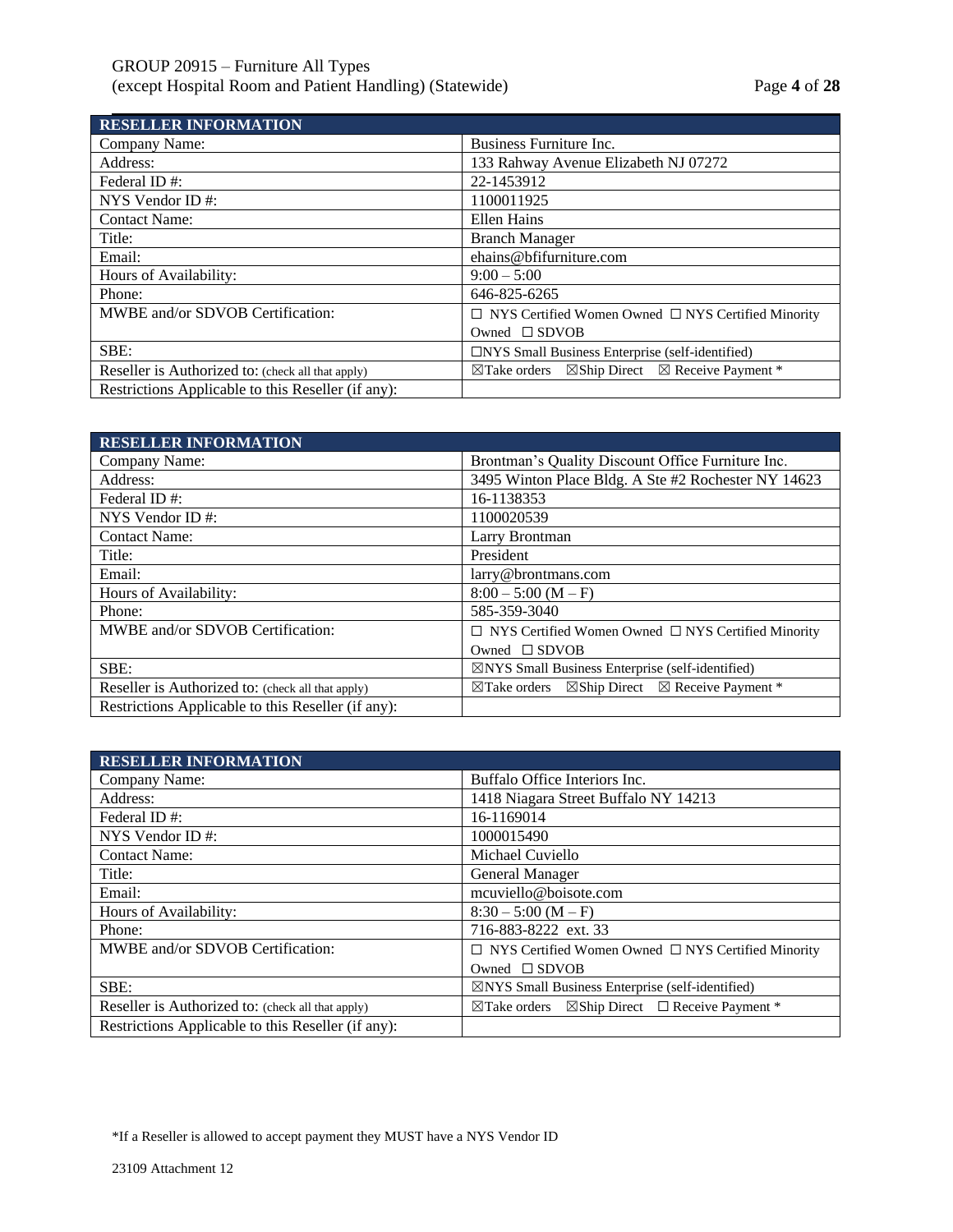| <b>RESELLER INFORMATION</b>                        |                                                                                  |
|----------------------------------------------------|----------------------------------------------------------------------------------|
| Company Name:                                      | Caitlin Office Interiors $+$ Design Inc.                                         |
| Address:                                           | 515 North Main Street Newark NY 14513                                            |
| Federal ID#:                                       | 16-1579311                                                                       |
| NYS Vendor ID $#$ :                                | 1000008406                                                                       |
| <b>Contact Name:</b>                               | Robert Bendix                                                                    |
| Title:                                             | Vice President                                                                   |
| Email:                                             | caitlin@eznet.net                                                                |
| Hours of Availability:                             | $9:00 - 4:00$                                                                    |
| Phone:                                             | 315-331-0180                                                                     |
| MWBE and/or SDVOB Certification:                   | $\Box$ NYS Certified Women Owned $\Box$ NYS Certified Minority                   |
|                                                    | Owned $\square$ SDVOB                                                            |
| SBE:                                               | $\boxtimes$ NYS Small Business Enterprise (self-identified)                      |
| Reseller is Authorized to: (check all that apply)  | $\boxtimes$ Ship Direct $\boxtimes$ Receive Payment *<br>$\boxtimes$ Take orders |
| Restrictions Applicable to this Reseller (if any): |                                                                                  |

| <b>RESELLER INFORMATION</b>                        |                                                                                |
|----------------------------------------------------|--------------------------------------------------------------------------------|
| Company Name:                                      | Charlie's Office Furniture Inc.                                                |
| Address:                                           | 5 Highland Avenue Queensbury NY 12804                                          |
| Federal ID#:                                       | 14-1736731                                                                     |
| NYS Vendor ID $#$ :                                | 1100076990                                                                     |
| <b>Contact Name:</b>                               | Alyce McNeil                                                                   |
| Title:                                             | Vice President                                                                 |
| Email:                                             | alyce@charliesofficefurniture.com                                              |
| Hours of Availability:                             | $9:00 - 4:30(M - F)$                                                           |
| Phone:                                             | 518-793-2435                                                                   |
| MWBE and/or SDVOB Certification:                   | $\Box$ NYS Certified Women Owned $\Box$ NYS Certified Minority                 |
|                                                    | Owned $\square$ SDVOB                                                          |
| SBE:                                               | $\Box$ NYS Small Business Enterprise (self-identified)                         |
| Reseller is Authorized to: (check all that apply)  | $\boxtimes$ Ship Direct $\boxtimes$ Receive Payment<br>$\boxtimes$ Take orders |
| Restrictions Applicable to this Reseller (if any): |                                                                                |

| <b>RESELLER INFORMATION</b>                        |                                                                                |
|----------------------------------------------------|--------------------------------------------------------------------------------|
| Company Name:                                      | Complete Office Products Inc.                                                  |
| Address:                                           | 793 McDonald Avenue Brooklyn NY 11218                                          |
| Federal ID#:                                       | 11-2975952                                                                     |
| NYS Vendor ID#:                                    | 1100007955                                                                     |
| <b>Contact Name:</b>                               | Isaac Tabak                                                                    |
| Title:                                             | President                                                                      |
| Email:                                             | isaac@completefurniture.com                                                    |
| Hours of Availability:                             | $9:00-5:00$                                                                    |
| Phone:                                             | 718-436-8220 x203                                                              |
| MWBE and/or SDVOB Certification:                   | $\Box$ NYS Certified Women Owned $\Box$ NYS Certified Minority                 |
|                                                    | Owned $\square$ SDVOB                                                          |
| SBE:                                               | $\boxtimes$ NYS Small Business Enterprise (self-identified)                    |
| Reseller is Authorized to: (check all that apply)  | $\boxtimes$ Ship Direct $\boxtimes$ Receive Payment<br>$\boxtimes$ Take orders |
| Restrictions Applicable to this Reseller (if any): |                                                                                |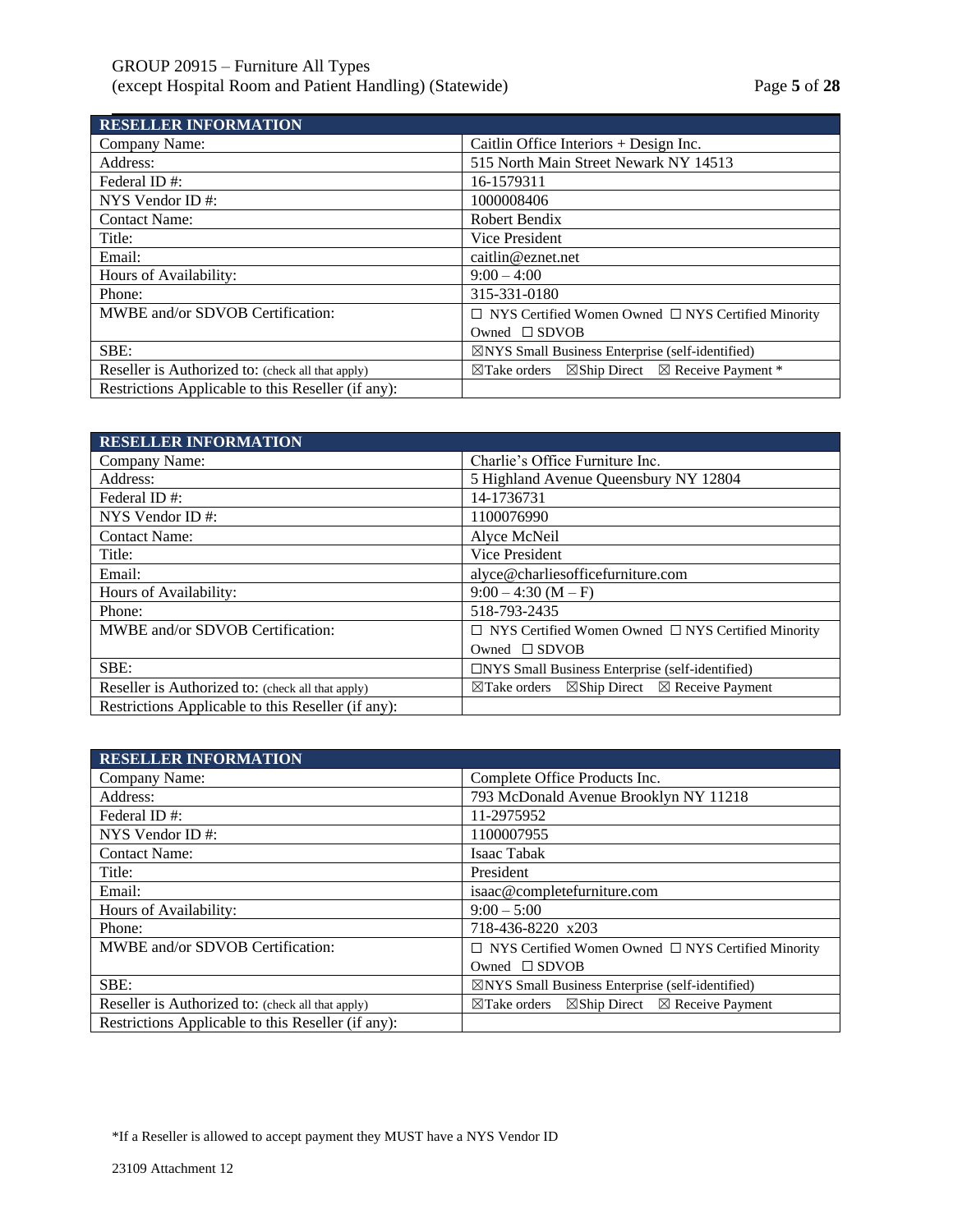| <b>RESELLER INFORMATION</b>                        |                                                                          |
|----------------------------------------------------|--------------------------------------------------------------------------|
| Company Name:                                      | Concepts Office Furnishings Inc.                                         |
| Address:                                           | 280 N. Midland Avenue Building J Unit #204                               |
|                                                    | Saddle Brook NJ 07663                                                    |
| Federal ID#:                                       | 13-2747664                                                               |
| NYS Vendor ID#:                                    | 1100012037                                                               |
| <b>Contact Name:</b>                               | Aida DeSoto                                                              |
| Title:                                             | President                                                                |
| Email:                                             | adesoto@conceptsoffice.com                                               |
| Hours of Availability:                             | $9:00 - 6:00$                                                            |
| Phone:                                             | 201-727-9110                                                             |
| MWBE and/or SDVOB Certification:                   | $\boxtimes$ NYS Certified Women Owned $\boxtimes$ NYS Certified Minority |
|                                                    | Owned $\square$ SDVOB                                                    |
| SBE:                                               | $\Box$ NYS Small Business Enterprise (self-identified)                   |
| Reseller is Authorized to: (check all that apply)  | $\Box$ Take orders $\Box$ Ship Direct $\boxtimes$ Receive Payment *      |
| Restrictions Applicable to this Reseller (if any): |                                                                          |

| <b>RESELLER INFORMATION</b>                        |                                                                               |
|----------------------------------------------------|-------------------------------------------------------------------------------|
| Company Name:                                      | Concordance Healthcare Solutions                                              |
| Address:                                           | 145 Huguenot Street Suite #108 New Rochelle NY                                |
|                                                    | 10801                                                                         |
| Federal ID#:                                       | 38-3986849                                                                    |
| NYS Vendor ID $#$ :                                | 1100181206                                                                    |
| <b>Contact Name:</b>                               | Anthony Laski                                                                 |
| Title:                                             | <b>Finance Manager</b>                                                        |
| Email:                                             | alaski@concordancehs.com                                                      |
| Hours of Availability:                             | $9:00 - 5:00$ (M - F)                                                         |
| Phone:                                             | 914-819-1065                                                                  |
| MWBE and/or SDVOB Certification:                   | $\Box$ NYS Certified Women Owned $\Box$ NYS Certified Minority                |
|                                                    | Owned $\Box$ SDVOB                                                            |
| SBE:                                               | $\Box$ NYS Small Business Enterprise (self-identified)                        |
| Reseller is Authorized to: (check all that apply)  | $\boxtimes$ Take orders $\boxtimes$ Ship Direct $\boxtimes$ Receive Payment * |
| Restrictions Applicable to this Reseller (if any): |                                                                               |

| <b>RESELLER INFORMATION</b>                        |                                                                                  |
|----------------------------------------------------|----------------------------------------------------------------------------------|
| Company Name:                                      | <b>Contract Interior Solutions LLC</b>                                           |
| Address:                                           | P.O. Box 78 Lakewood NY 14750                                                    |
| Federal ID#:                                       | 47-2438174                                                                       |
| NYS Vendor ID#:                                    | 1100155106                                                                       |
| <b>Contact Name:</b>                               | Mark Sanderson / Alex Reynolds                                                   |
| Title:                                             | <b>Members</b>                                                                   |
| Email:                                             | marksanderson@cisevolve.com                                                      |
|                                                    | alexreynolds@cisevolve.com                                                       |
| Hours of Availability:                             | $9:00-5:00$                                                                      |
| Phone:                                             | 888-537-2247                                                                     |
| MWBE and/or SDVOB Certification:                   | $\Box$ NYS Certified Women Owned $\Box$ NYS Certified Minority                   |
|                                                    | Owned $\square$ SDVOB                                                            |
| SBE:                                               | $\boxtimes$ NYS Small Business Enterprise (self-identified)                      |
| Reseller is Authorized to: (check all that apply)  | $\boxtimes$ Ship Direct $\boxtimes$ Receive Payment *<br>$\boxtimes$ Take orders |
| Restrictions Applicable to this Reseller (if any): |                                                                                  |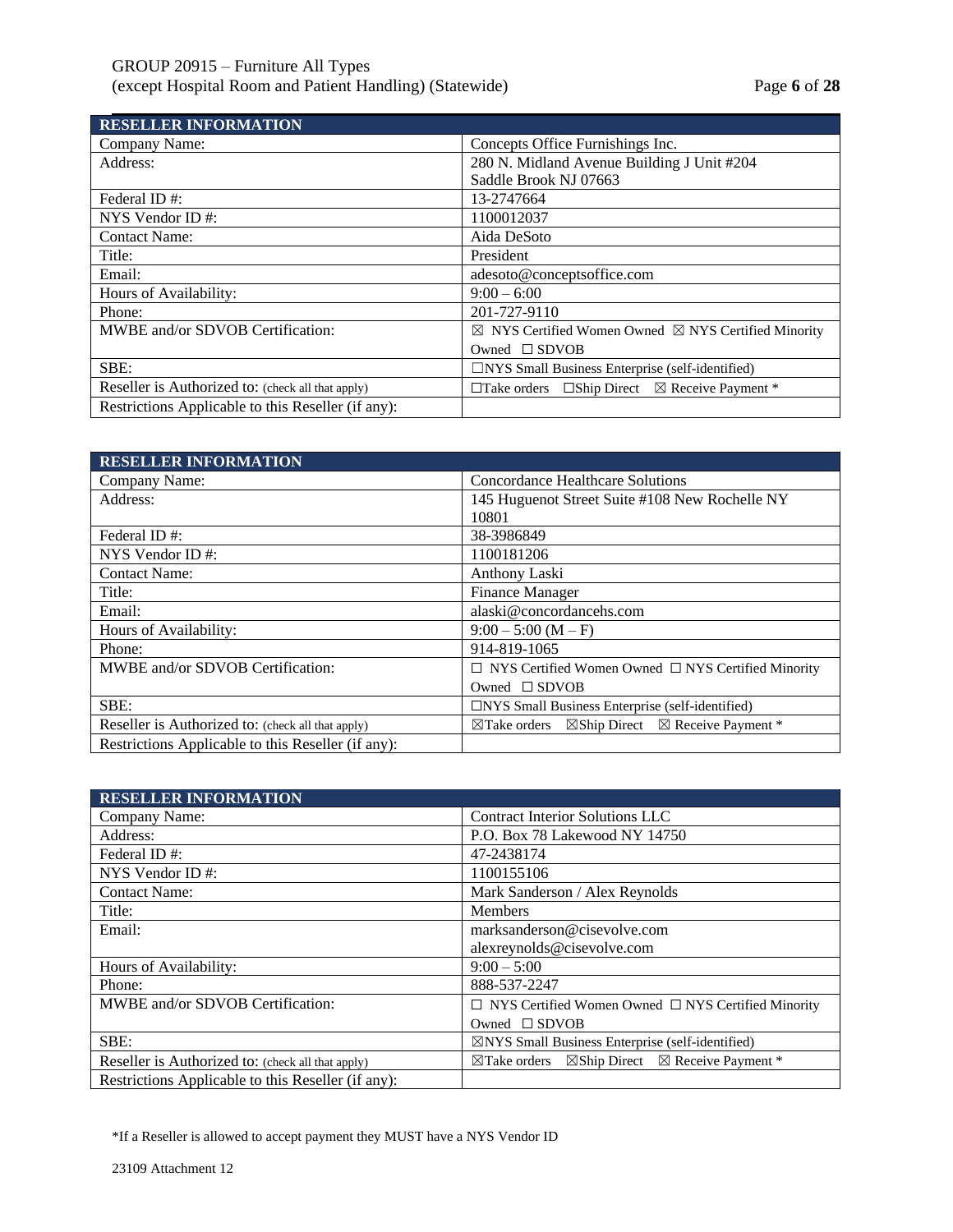# GROUP 20915 – Furniture All Types (except Hospital Room and Patient Handling) (Statewide) Page **7** of **28**

| <b>RESELLER INFORMATION</b>                        |                                                                             |
|----------------------------------------------------|-----------------------------------------------------------------------------|
| Company Name:                                      | Creative Office Systems of New York                                         |
| Address:                                           | 1520 Crescent Road Clifton Park NY                                          |
| Federal ID#:                                       | 14-1750355                                                                  |
| NYS Vendor ID $#$ :                                | 1100038247                                                                  |
| <b>Contact Name:</b>                               | Eric Hornberg                                                               |
| Title:                                             | Owner                                                                       |
| Email:                                             | creativeoffsys@cs.com                                                       |
| Hours of Availability:                             | $8:00 - 5:00$                                                               |
| Phone:                                             | 518-348-1240                                                                |
| MWBE and/or SDVOB Certification:                   | $\Box$ NYS Certified Women Owned $\Box$ NYS Certified Minority              |
|                                                    | Owned $\square$ SDVOB                                                       |
| SBE:                                               | $\boxtimes$ NYS Small Business Enterprise (self-identified)                 |
| Reseller is Authorized to: (check all that apply)  | $\boxtimes$ Ship Direct $\Box$ Receive Payment *<br>$\boxtimes$ Take orders |
| Restrictions Applicable to this Reseller (if any): |                                                                             |

| <b>RESELLER INFORMATION</b>                        |                                                                                  |
|----------------------------------------------------|----------------------------------------------------------------------------------|
| Company Name:                                      | Cueva Contract Inc. D/B/A Interior Innovations                                   |
| Address:                                           | 1016 Garden Road Utica NY 13501                                                  |
| Federal ID#:                                       | 47-3870041                                                                       |
| NYS Vendor ID $#$ :                                | 1100152048                                                                       |
| <b>Contact Name:</b>                               | Laura Cueva                                                                      |
| Title:                                             | President                                                                        |
| Email:                                             | Laura.cueva@iicontractfurniture.com                                              |
| Hours of Availability:                             | $7:00 - 6:00$ (Mon. $-$ Sat.)                                                    |
| Phone:                                             | 315-724-1985                                                                     |
| MWBE and/or SDVOB Certification:                   | $\boxtimes$ NYS Certified Women Owned $\boxtimes$ NYS Certified Minority         |
|                                                    | Owned $\square$ SDVOB                                                            |
| SBE:                                               | $\boxtimes$ NYS Small Business Enterprise (self-identified)                      |
| Reseller is Authorized to: (check all that apply)  | $\boxtimes$ Ship Direct $\boxtimes$ Receive Payment *<br>$\boxtimes$ Take orders |
| Restrictions Applicable to this Reseller (if any): |                                                                                  |

| <b>RESELLER INFORMATION</b>                        |                                                                                  |
|----------------------------------------------------|----------------------------------------------------------------------------------|
| Company Name:                                      | Davies Office Inc.                                                               |
| Address:                                           | 40 Loudonville Road Albany NY 12204                                              |
| Federal ID#:                                       | 14-1566162                                                                       |
| NYS Vendor ID $#$ :                                | 1000006837                                                                       |
| <b>Contact Name:</b>                               | <b>Evelyn Davies</b>                                                             |
| Title:                                             | President                                                                        |
| Email:                                             | evelyndavies@daviesoffice.com                                                    |
| Hours of Availability:                             | $8:00 - 5:00$                                                                    |
| Phone:                                             |                                                                                  |
| MWBE and/or SDVOB Certification:                   | $\Box$ NYS Certified Women Owned $\Box$ NYS Certified Minority                   |
|                                                    | Owned $\square$ SDVOB                                                            |
| SBE:                                               | $\Box$ NYS Small Business Enterprise (self-identified)                           |
| Reseller is Authorized to: (check all that apply)  | $\boxtimes$ Ship Direct $\boxtimes$ Receive Payment *<br>$\boxtimes$ Take orders |
| Restrictions Applicable to this Reseller (if any): |                                                                                  |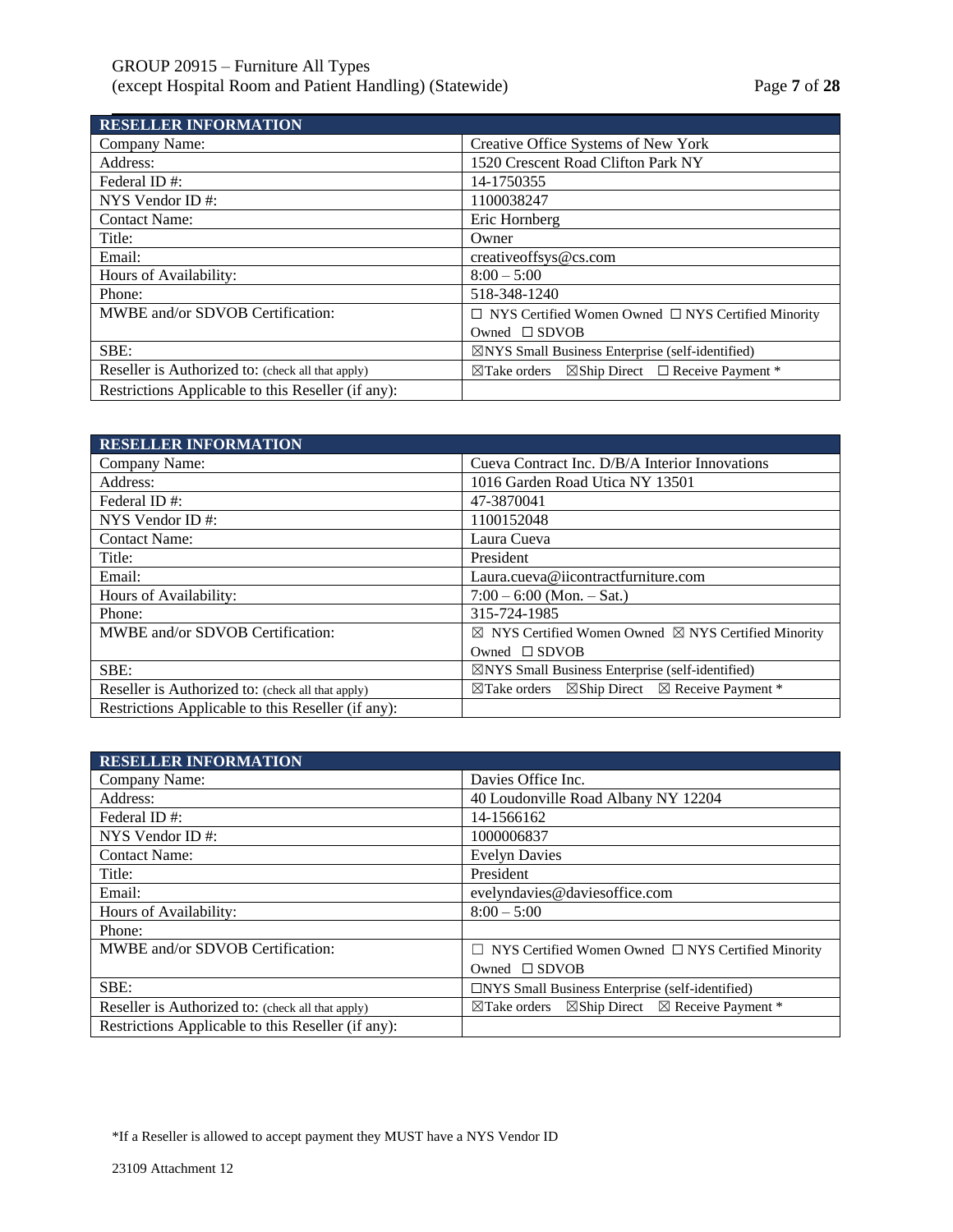# GROUP 20915 – Furniture All Types (except Hospital Room and Patient Handling) (Statewide) Page **8** of **28**

| <b>RESELLER INFORMATION</b>                        |                                                                                  |
|----------------------------------------------------|----------------------------------------------------------------------------------|
| Company Name:                                      | DRB Business Interiors Inc.                                                      |
| Address:                                           | 153 Regent Street Saratoga Springs NY 12866                                      |
| Federal ID#:                                       | 26-4582111                                                                       |
| NYS Vendor ID $#$ :                                | 1100034163                                                                       |
| <b>Contact Name:</b>                               | Dan Bullis                                                                       |
| Title:                                             | Vice President                                                                   |
| Email:                                             | dbullis@drbbusinessinteriors.com                                                 |
| Hours of Availability:                             | $9:00 - 5:00$                                                                    |
| Phone:                                             | 518-306-5233                                                                     |
| MWBE and/or SDVOB Certification:                   | $\boxtimes$ NYS Certified Women Owned $\Box$ NYS Certified Minority              |
|                                                    | Owned $\square$ SDVOB                                                            |
| SBE:                                               | $\boxtimes$ NYS Small Business Enterprise (self-identified)                      |
| Reseller is Authorized to: (check all that apply)  | $\boxtimes$ Ship Direct $\boxtimes$ Receive Payment *<br>$\boxtimes$ Take orders |
| Restrictions Applicable to this Reseller (if any): |                                                                                  |

| <b>RESELLER INFORMATION</b>                        |                                                                                  |
|----------------------------------------------------|----------------------------------------------------------------------------------|
| Company Name:                                      | Eaton Office Supply                                                              |
| Address:                                           | 180 John Glenn Drive Amherst NY 14228                                            |
| Federal ID#:                                       | 16-0417340                                                                       |
| NYS Vendor ID#:                                    | 1000007435                                                                       |
| <b>Contact Name:</b>                               | Paul Nasca                                                                       |
| Title:                                             | Sales Manager                                                                    |
| Email:                                             | pnasca@eatonofficesupply.com                                                     |
| Hours of Availability:                             | $8:00 - 5:00 (M - F)$                                                            |
| Phone:                                             | 716-691-6100 ext. 336                                                            |
| MWBE and/or SDVOB Certification:                   | $\Box$ NYS Certified Women Owned $\Box$ NYS Certified Minority                   |
|                                                    | Owned $\square$ SDVOB                                                            |
| SBE:                                               | $\Box$ NYS Small Business Enterprise (self-identified)                           |
| Reseller is Authorized to: (check all that apply)  | $\boxtimes$ Ship Direct $\boxtimes$ Receive Payment *<br>$\boxtimes$ Take orders |
| Restrictions Applicable to this Reseller (if any): |                                                                                  |

| <b>RESELLER INFORMATION</b>                        |                                                                               |
|----------------------------------------------------|-------------------------------------------------------------------------------|
| Company Name:                                      | EM&N Marketing Inc.                                                           |
| Address:                                           | 127 Main Street Geneseo NY 14454                                              |
| Federal ID#:                                       | 16-1608114                                                                    |
| NYS Vendor ID $#$ :                                | 1100016792                                                                    |
| <b>Contact Name:</b>                               | Marcia Podhorecki                                                             |
| Title:                                             | Owner/President                                                               |
| Email:                                             | Marcia.podhorecki@ki.com                                                      |
| Hours of Availability:                             | $8:00 - 5:00 (M - F)$                                                         |
| Phone:                                             | 585-314-8482                                                                  |
| MWBE and/or SDVOB Certification:                   | $\boxtimes$ NYS Certified Women Owned $\Box$ NYS Certified Minority           |
|                                                    | Owned $\square$ SDVOB                                                         |
| SBE:                                               | $\boxtimes$ NYS Small Business Enterprise (self-identified)                   |
| Reseller is Authorized to: (check all that apply)  | $\boxtimes$ Take orders $\boxtimes$ Ship Direct $\boxtimes$ Receive Payment * |
| Restrictions Applicable to this Reseller (if any): |                                                                               |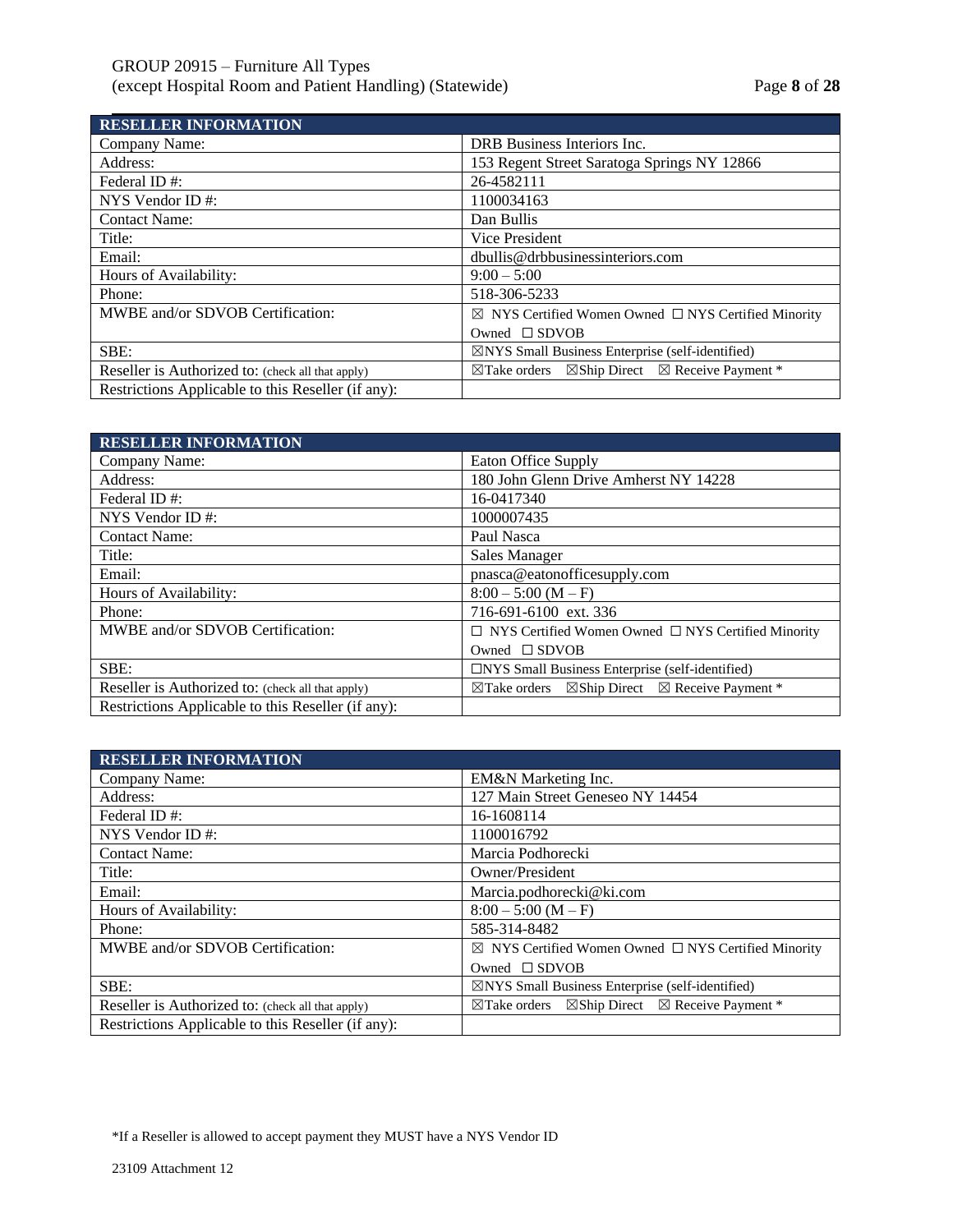| <b>RESELLER INFORMATION</b>                        |                                                                                  |
|----------------------------------------------------|----------------------------------------------------------------------------------|
| Company Name:                                      | <b>Empire Office</b>                                                             |
| Address:                                           | 105 Madison Avenue New York NY 10016                                             |
| Federal ID#:                                       | 13-1945763                                                                       |
| NYS Vendor ID#:                                    | 1100013749                                                                       |
| <b>Contact Name:</b>                               | Ervin C. Roberson                                                                |
| Title:                                             | Vice President – Government Education & Healthcare                               |
| Email:                                             | eroberson@empireoffice.com                                                       |
| Hours of Availability:                             | $9:00-5:00$                                                                      |
| Phone:                                             | 212-607-5677                                                                     |
| MWBE and/or SDVOB Certification:                   | $\Box$ NYS Certified Women Owned $\Box$ NYS Certified Minority                   |
|                                                    | Owned $\square$ SDVOB                                                            |
| SBE:                                               | $\Box$ NYS Small Business Enterprise (self-identified)                           |
| Reseller is Authorized to: (check all that apply)  | $\boxtimes$ Ship Direct $\boxtimes$ Receive Payment *<br>$\boxtimes$ Take orders |
| Restrictions Applicable to this Reseller (if any): |                                                                                  |

| <b>RESELLER INFORMATION</b>                        |                                                                          |
|----------------------------------------------------|--------------------------------------------------------------------------|
| Company Name:                                      | EvensonBest                                                              |
| Address:                                           | 641 Avenue of the Americas New York NY 10011                             |
| Federal ID#:                                       | 13-3917122                                                               |
| NYS Vendor ID $#$ :                                | 1000006496                                                               |
| <b>Contact Name:</b>                               | Dominick Papaleo                                                         |
| Title:                                             | Director of H.R.                                                         |
| Email:                                             | dpapaleo@evensonbest.com                                                 |
| Hours of Availability:                             | $9:00-5:00$                                                              |
| Phone:                                             | 212-549-8000                                                             |
| MWBE and/or SDVOB Certification:                   | $\Box$ NYS Certified Women Owned $\Box$ NYS Certified Minority           |
|                                                    | Owned $\square$ SDVOB                                                    |
| SBE:                                               | $\Box$ NYS Small Business Enterprise (self-identified)                   |
| Reseller is Authorized to: (check all that apply)  | $\boxtimes$ Take orders $\Box$ Ship Direct $\boxtimes$ Receive Payment * |
| Restrictions Applicable to this Reseller (if any): |                                                                          |

| <b>RESELLER INFORMATION</b>                        |                                                                                  |
|----------------------------------------------------|----------------------------------------------------------------------------------|
| Company Name:                                      | Intivity Inc.                                                                    |
| Address:                                           | 106 Dispatch Drive East Rochester NY 14445                                       |
| Federal ID#:                                       | 16-1478699                                                                       |
| NYS Vendor ID#:                                    | 1000008256                                                                       |
| <b>Contact Name:</b>                               | Fabricio S. Morales                                                              |
| Title:                                             | President                                                                        |
| Email:                                             | fmorales@intivity.com                                                            |
| Hours of Availability:                             | $8:00 - 5:00$                                                                    |
| Phone:                                             | 585-673-2715                                                                     |
| MWBE and/or SDVOB Certification:                   | $\Box$ NYS Certified Women Owned $\boxtimes$ NYS Certified Minority              |
|                                                    | Owned $\square$ SDVOB                                                            |
| SBE:                                               | $\boxtimes$ NYS Small Business Enterprise (self-identified)                      |
| Reseller is Authorized to: (check all that apply)  | $\boxtimes$ Ship Direct $\boxtimes$ Receive Payment *<br>$\boxtimes$ Take orders |
| Restrictions Applicable to this Reseller (if any): |                                                                                  |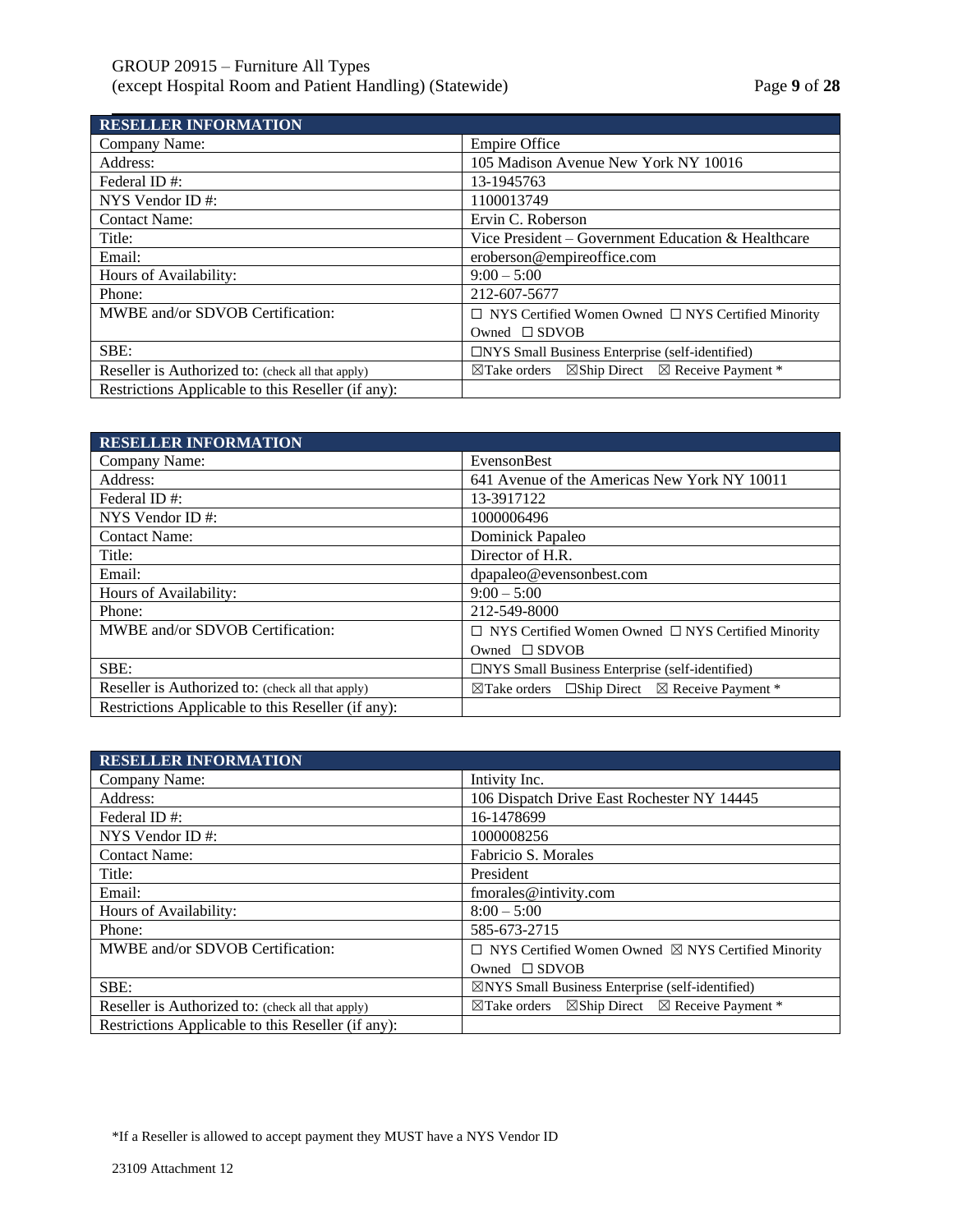| <b>RESELLER INFORMATION</b>                        |                                                                                  |
|----------------------------------------------------|----------------------------------------------------------------------------------|
| Company Name:                                      | Intivity Inc.                                                                    |
| Address:                                           | 1 Interstate Avenue Albany NY 12205                                              |
| Federal ID#:                                       | 16-1478699                                                                       |
| NYS Vendor ID $#$ :                                | 1000008256                                                                       |
| <b>Contact Name:</b>                               | Fabricio S. Morales                                                              |
| Title:                                             | President                                                                        |
| Email:                                             | fmorales@intivity.com                                                            |
| Hours of Availability:                             | $8:00 - 5:00$                                                                    |
| Phone:                                             | 518-273-9359                                                                     |
| MWBE and/or SDVOB Certification:                   | $\Box$ NYS Certified Women Owned $\boxtimes$ NYS Certified Minority              |
|                                                    | Owned $\square$ SDVOB                                                            |
| SBE:                                               | $\boxtimes$ NYS Small Business Enterprise (self-identified)                      |
| Reseller is Authorized to: (check all that apply)  | $\boxtimes$ Ship Direct $\boxtimes$ Receive Payment *<br>$\boxtimes$ Take orders |
| Restrictions Applicable to this Reseller (if any): |                                                                                  |

| <b>RESELLER INFORMATION</b>                        |                                                                                  |
|----------------------------------------------------|----------------------------------------------------------------------------------|
| Company Name:                                      | Furniture Pro Corp.                                                              |
| Address:                                           | 355 Spook Rock Road Box #2 Suite I-503 Suffern NY<br>10901                       |
| Federal ID#:                                       | 20-4425487                                                                       |
| NYS Vendor ID $#$ :                                | 1100044884                                                                       |
| <b>Contact Name:</b>                               | David Ginsberg or Esther Kalikstein                                              |
| Title:                                             | <b>Sales</b>                                                                     |
| Email:                                             | sales@furniturepro.net                                                           |
| Hours of Availability:                             | $9:00-5:00$                                                                      |
| Phone:                                             |                                                                                  |
| MWBE and/or SDVOB Certification:                   | $\Box$ NYS Certified Women Owned $\Box$ NYS Certified Minority                   |
|                                                    | Owned $\square$ SDVOB                                                            |
| SBE:                                               | $\boxtimes$ NYS Small Business Enterprise (self-identified)                      |
| Reseller is Authorized to: (check all that apply)  | $\boxtimes$ Ship Direct $\boxtimes$ Receive Payment *<br>$\boxtimes$ Take orders |
| Restrictions Applicable to this Reseller (if any): |                                                                                  |

| <b>RESELLER INFORMATION</b>                        |                                                                     |
|----------------------------------------------------|---------------------------------------------------------------------|
| Company Name:                                      | Genesee Office Interiors Inc.                                       |
| Address:                                           | 565 Blossom Road Suite H Rochester NY 14610                         |
| Federal ID#:                                       | 16-1335890                                                          |
| NYS Vendor ID $#$ :                                | 1100038101                                                          |
| <b>Contact Name:</b>                               | Marj Cunningham                                                     |
| Title:                                             | President                                                           |
| Email:                                             | goi@geneseeoffice.com                                               |
| Hours of Availability:                             | $8:00 - 5:00$                                                       |
| Phone:                                             | 585-224-8280                                                        |
| MWBE and/or SDVOB Certification:                   | $\boxtimes$ NYS Certified Women Owned $\Box$ NYS Certified Minority |
|                                                    | Owned $\square$ SDVOB                                               |
| SBE:                                               | □NYS Small Business Enterprise (self-identified)                    |
| Reseller is Authorized to: (check all that apply)  | $\Box$ Take orders $\Box$ Ship Direct $\Box$ Receive Payment *      |
| Restrictions Applicable to this Reseller (if any): |                                                                     |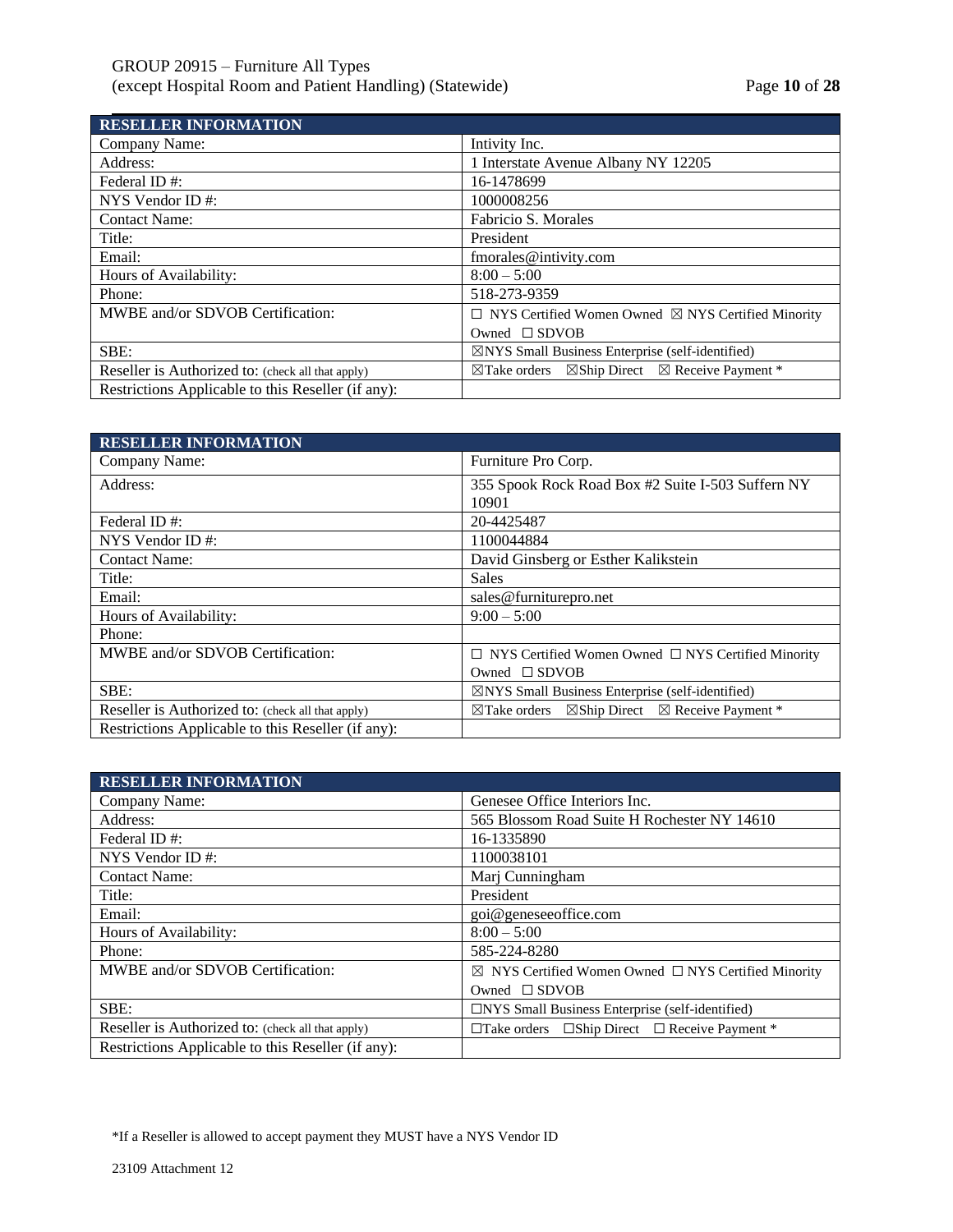# GROUP 20915 – Furniture All Types (except Hospital Room and Patient Handling) (Statewide) Page **11** of **28**

| <b>RESELLER INFORMATION</b>                        |                                                                          |
|----------------------------------------------------|--------------------------------------------------------------------------|
| Company Name:                                      | AT Equipment Sales, Inc.                                                 |
| Address:                                           | 180 Brook Street, Suite B&C, Scarsdale NY 10583                          |
| Federal ID#:                                       | 262096001                                                                |
| NYS Vendor ID#:                                    | 1100027732                                                               |
| <b>Contact Name:</b>                               | <b>Stacy Steward</b>                                                     |
| Title:                                             | <b>Accounts Manager</b>                                                  |
| Email:                                             | stacy@atequipmentsales.com                                               |
| Hours of Availability:                             | Monday-Friday, 8am-5pm                                                   |
| Phone:                                             | 914-472-7222                                                             |
| MWBE and/or SDVOB Certification:                   | $\Box$ NYS Certified Women Owned $\Box$ NYS Certified Minority           |
|                                                    | Owned $\square$ SDVOB                                                    |
| SBE:                                               | $\Box$ NYS Small Business Enterprise (self-identified)                   |
| Reseller is Authorized to: (check all that apply)  | $\boxtimes$ Take orders $\Box$ Ship Direct $\boxtimes$ Receive Payment * |
| Restrictions Applicable to this Reseller (if any): |                                                                          |

| <b>Grassroots Contract Interiors</b>                                          |
|-------------------------------------------------------------------------------|
| 737 Main Street Suite 175 Buffalo NY 14203                                    |
| 45-2396499                                                                    |
| 1100056068                                                                    |
| Katherine Gunsolus                                                            |
| Principal                                                                     |
| katherine@gcibuffalo.com                                                      |
| $8:00 - 5:00$                                                                 |
| 716-247-5256                                                                  |
| $\Box$ NYS Certified Women Owned $\Box$ NYS Certified Minority                |
| Owned $\square$ SDVOB                                                         |
| $\boxtimes$ NYS Small Business Enterprise (self-identified)                   |
| $\boxtimes$ Take orders $\boxtimes$ Ship Direct $\boxtimes$ Receive Payment * |
|                                                                               |
|                                                                               |

| <b>RESELLER INFORMATION</b>                        |                                                                                  |
|----------------------------------------------------|----------------------------------------------------------------------------------|
| Company Name:                                      | Hudson Valley Office Furniture Inc.                                              |
| Address:                                           | 375 Main Street Poughkeepsie NY 12601                                            |
| Federal ID#:                                       | 14-1673799                                                                       |
| NYS Vendor ID $#$ :                                | 1000014124                                                                       |
| <b>Contact Name:</b>                               | John Chickerly                                                                   |
| Title:                                             | Vice President                                                                   |
| Email:                                             | john@thewowguys.com                                                              |
| Hours of Availability:                             | $8:30 - 5:00 (M - F)$                                                            |
| Phone:                                             | 845-471-7910                                                                     |
| MWBE and/or SDVOB Certification:                   | $\Box$ NYS Certified Women Owned $\Box$ NYS Certified Minority                   |
|                                                    | Owned $\square$ SDVOB                                                            |
| SBE:                                               | $\Box$ NYS Small Business Enterprise (self-identified)                           |
| Reseller is Authorized to: (check all that apply)  | $\boxtimes$ Ship Direct $\boxtimes$ Receive Payment *<br>$\boxtimes$ Take orders |
| Restrictions Applicable to this Reseller (if any): |                                                                                  |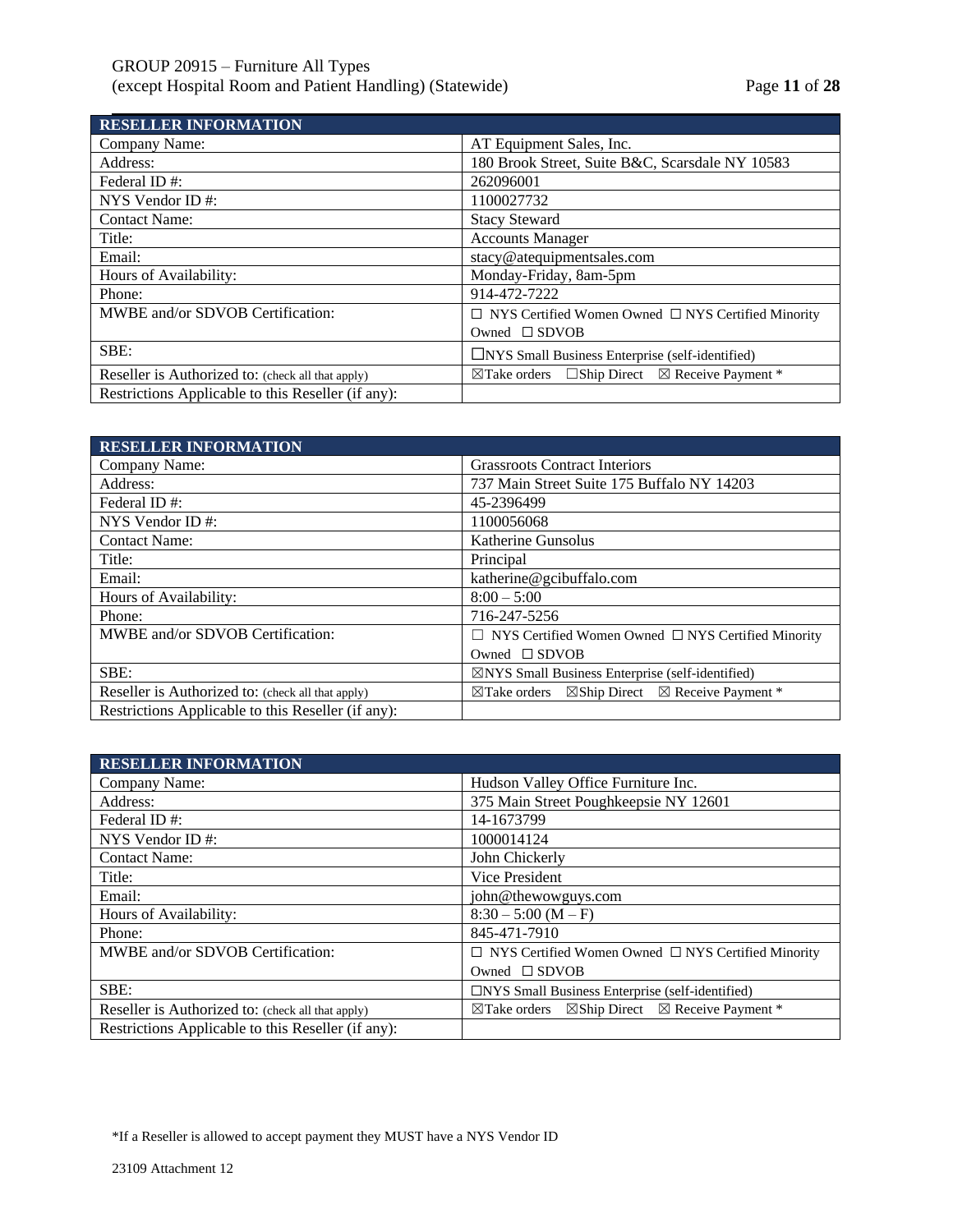| <b>RESELLER INFORMATION</b>                        |                                                                                  |
|----------------------------------------------------|----------------------------------------------------------------------------------|
| Company Name:                                      | Hummel's Office Equipment Co. Inc.                                               |
| Address:                                           | 25 Canal Street Mohawk NY 13407                                                  |
| Federal ID#:                                       | 16-0960431                                                                       |
| NYS Vendor ID $#$ :                                | 1000015083                                                                       |
| <b>Contact Name:</b>                               | Daniel D. Stalteri                                                               |
| Title:                                             | <b>VP Contract Furniture</b>                                                     |
| Email:                                             | dans@hummelop.com                                                                |
| Hours of Availability:                             | $8:00 - 5:00$ (M - F)                                                            |
| Phone:                                             | 315-866-3860                                                                     |
| MWBE and/or SDVOB Certification:                   | $\Box$ NYS Certified Women Owned $\Box$ NYS Certified Minority                   |
|                                                    | Owned $\square$ SDVOB                                                            |
| SBE:                                               | $\Box$ NYS Small Business Enterprise (self-identified)                           |
| Reseller is Authorized to: (check all that apply)  | $\boxtimes$ Ship Direct $\boxtimes$ Receive Payment *<br>$\boxtimes$ Take orders |
| Restrictions Applicable to this Reseller (if any): |                                                                                  |

| <b>RESELLER INFORMATION</b>                        |                                                                     |
|----------------------------------------------------|---------------------------------------------------------------------|
| Company Name:                                      | Interior Solutions of WNY LLC                                       |
| Address:                                           | 472 Franklin Street Buffalo NY 14202                                |
| Federal ID#:                                       | 11-3774585                                                          |
| NYS Vendor ID $#$ :                                | 1100044729                                                          |
| <b>Contact Name:</b>                               | Jackie Flynn                                                        |
| Title:                                             | Senior Project Manager                                              |
| Email:                                             | iflynn@is-wny.com                                                   |
| Hours of Availability:                             | $7:30 - 4:30$                                                       |
| Phone:                                             | 716-332-0372                                                        |
| MWBE and/or SDVOB Certification:                   | $\boxtimes$ NYS Certified Women Owned $\Box$ NYS Certified Minority |
|                                                    | Owned $\square$ SDVOB                                               |
| SBE:                                               | $\Box$ NYS Small Business Enterprise (self-identified)              |
| Reseller is Authorized to: (check all that apply)  | $\Box$ Take orders $\Box$ Ship Direct $\Box$ Receive Payment *      |
| Restrictions Applicable to this Reseller (if any): |                                                                     |

| <b>RESELLER INFORMATION</b>                        |                                                                                  |
|----------------------------------------------------|----------------------------------------------------------------------------------|
| Company Name:                                      | Just the Right Stuff Inc.                                                        |
| Address:                                           | 103 Twin Oaks Drive Syracuse NY 13206                                            |
| Federal ID#:                                       | 16-1407121                                                                       |
| NYS Vendor ID $#$ :                                | 1000029148                                                                       |
| <b>Contact Name:</b>                               | Neil Greeson                                                                     |
| Title:                                             | Vice President                                                                   |
| Email:                                             | ngreeson@justtherightstuff.com                                                   |
| Hours of Availability:                             | $8:00 - 5:00 (M - F)$                                                            |
| Phone:                                             | 315-433-1309                                                                     |
| MWBE and/or SDVOB Certification:                   | $\Box$ NYS Certified Women Owned $\Box$ NYS Certified Minority                   |
|                                                    | Owned $\square$ SDVOB                                                            |
| SBE:                                               | $\boxtimes$ NYS Small Business Enterprise (self-identified)                      |
| Reseller is Authorized to: (check all that apply)  | $\boxtimes$ Ship Direct $\boxtimes$ Receive Payment *<br>$\boxtimes$ Take orders |
| Restrictions Applicable to this Reseller (if any): |                                                                                  |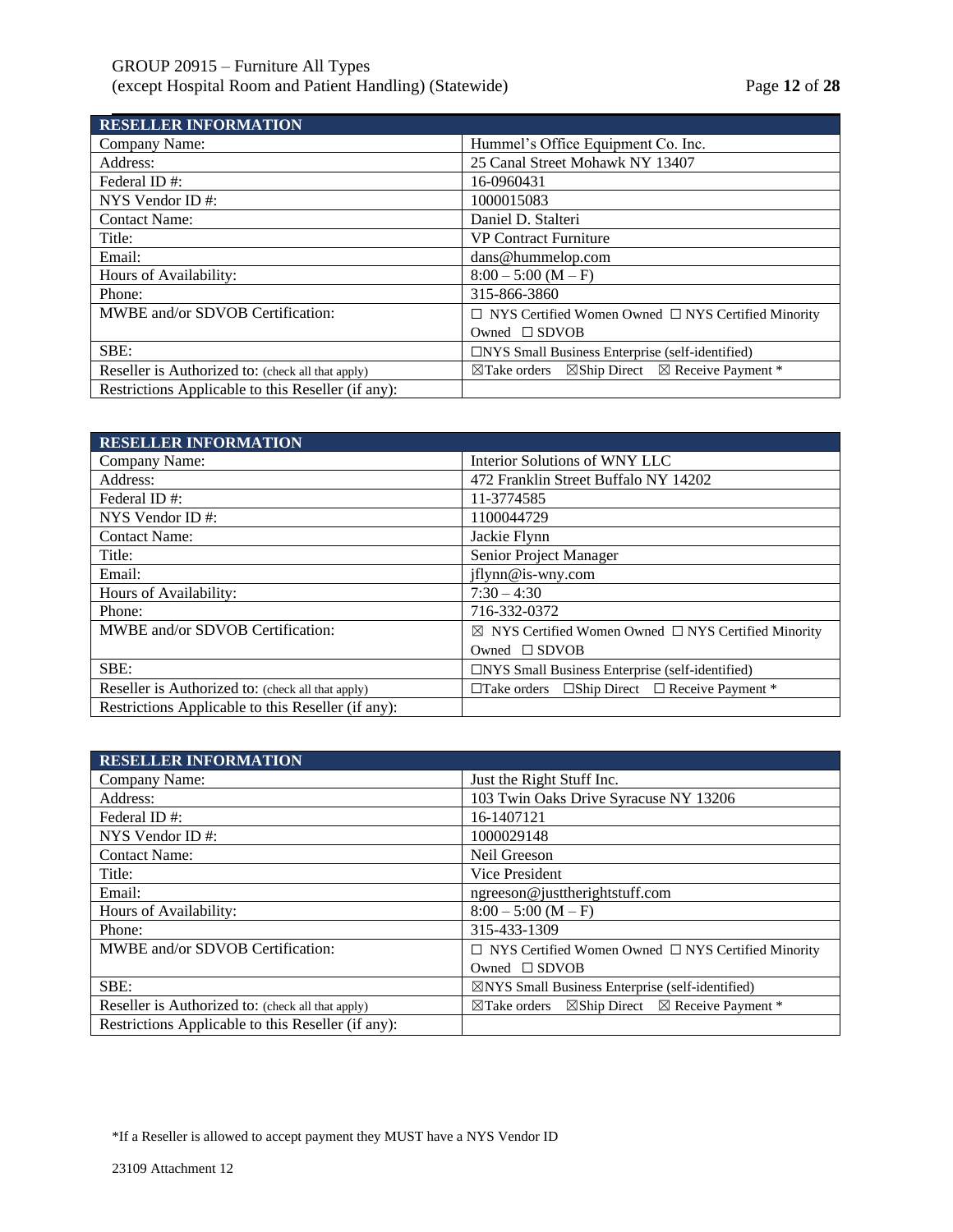# GROUP 20915 – Furniture All Types (except Hospital Room and Patient Handling) (Statewide) Page **13** of **28**

| <b>RESELLER INFORMATION</b>                        |                                                                             |
|----------------------------------------------------|-----------------------------------------------------------------------------|
| Company Name:                                      | Kimberly Scott Inc.                                                         |
| Address:                                           | 904 Broadway Albany NY 12207                                                |
| Federal ID#:                                       | 14-1743758                                                                  |
| NYS Vendor ID $#$ :                                | 1000007121                                                                  |
| <b>Contact Name:</b>                               | Jeff Reilly                                                                 |
| Title:                                             | President                                                                   |
| Email:                                             | jreilly@kimberlyscott.com                                                   |
| Hours of Availability:                             | $8:00 - 5:00$                                                               |
| Phone:                                             | 518-256-3384                                                                |
| MWBE and/or SDVOB Certification:                   | $\Box$ NYS Certified Women Owned $\Box$ NYS Certified Minority              |
|                                                    | Owned $\square$ SDVOB                                                       |
| SBE:                                               | $\Box$ NYS Small Business Enterprise (self-identified)                      |
| Reseller is Authorized to: (check all that apply)  | $\boxtimes$ Ship Direct $\Box$ Receive Payment *<br>$\boxtimes$ Take orders |
| Restrictions Applicable to this Reseller (if any): |                                                                             |

| <b>RESELLER INFORMATION</b>                        |                                                                          |
|----------------------------------------------------|--------------------------------------------------------------------------|
| Company Name:                                      | Lane Office Furniture                                                    |
| Address:                                           | 256 W. 38 <sup>th</sup> Street 5 <sup>th</sup> Floor New York NY 10018   |
| Federal ID#:                                       | 13-3680228                                                               |
| NYS Vendor ID $#$ :                                | 1000006437                                                               |
| <b>Contact Name:</b>                               | Daniel Hickey                                                            |
| Title:                                             | President                                                                |
| Email:                                             | dh@laneoffice.com                                                        |
| Hours of Availability:                             | All                                                                      |
| Phone:                                             | 212-233-4100                                                             |
| MWBE and/or SDVOB Certification:                   | $\Box$ NYS Certified Women Owned $\Box$ NYS Certified Minority           |
|                                                    | Owned $\square$ SDVOB                                                    |
| SBE:                                               | $\Box$ NYS Small Business Enterprise (self-identified)                   |
| Reseller is Authorized to: (check all that apply)  | $\boxtimes$ Take orders $\Box$ Ship Direct $\boxtimes$ Receive Payment * |
| Restrictions Applicable to this Reseller (if any): |                                                                          |

| <b>RESELLER INFORMATION</b>                        |                                                                                  |
|----------------------------------------------------|----------------------------------------------------------------------------------|
| Company Name:                                      | LLV Office Concept LLC                                                           |
| Address:                                           | 29 Church Street Saratoga Springs NY 12866                                       |
| Federal ID#:                                       | 27-0327635                                                                       |
| NYS Vendor ID $#$ :                                | 1100052899                                                                       |
| <b>Contact Name:</b>                               | <b>Thomas Tambasco</b>                                                           |
| Title:                                             | President                                                                        |
| Email:                                             | $tom(\emptyset$ llvoc.com                                                        |
| Hours of Availability:                             | $8:00 - 4:00 (M - F)$                                                            |
| Phone:                                             | 518-587-0104                                                                     |
| MWBE and/or SDVOB Certification:                   | $\Box$ NYS Certified Women Owned $\Box$ NYS Certified Minority                   |
|                                                    | Owned $\square$ SDVOB                                                            |
| SBE:                                               | $\Box$ NYS Small Business Enterprise (self-identified)                           |
| Reseller is Authorized to: (check all that apply)  | $\boxtimes$ Ship Direct $\boxtimes$ Receive Payment *<br>$\boxtimes$ Take orders |
| Restrictions Applicable to this Reseller (if any): |                                                                                  |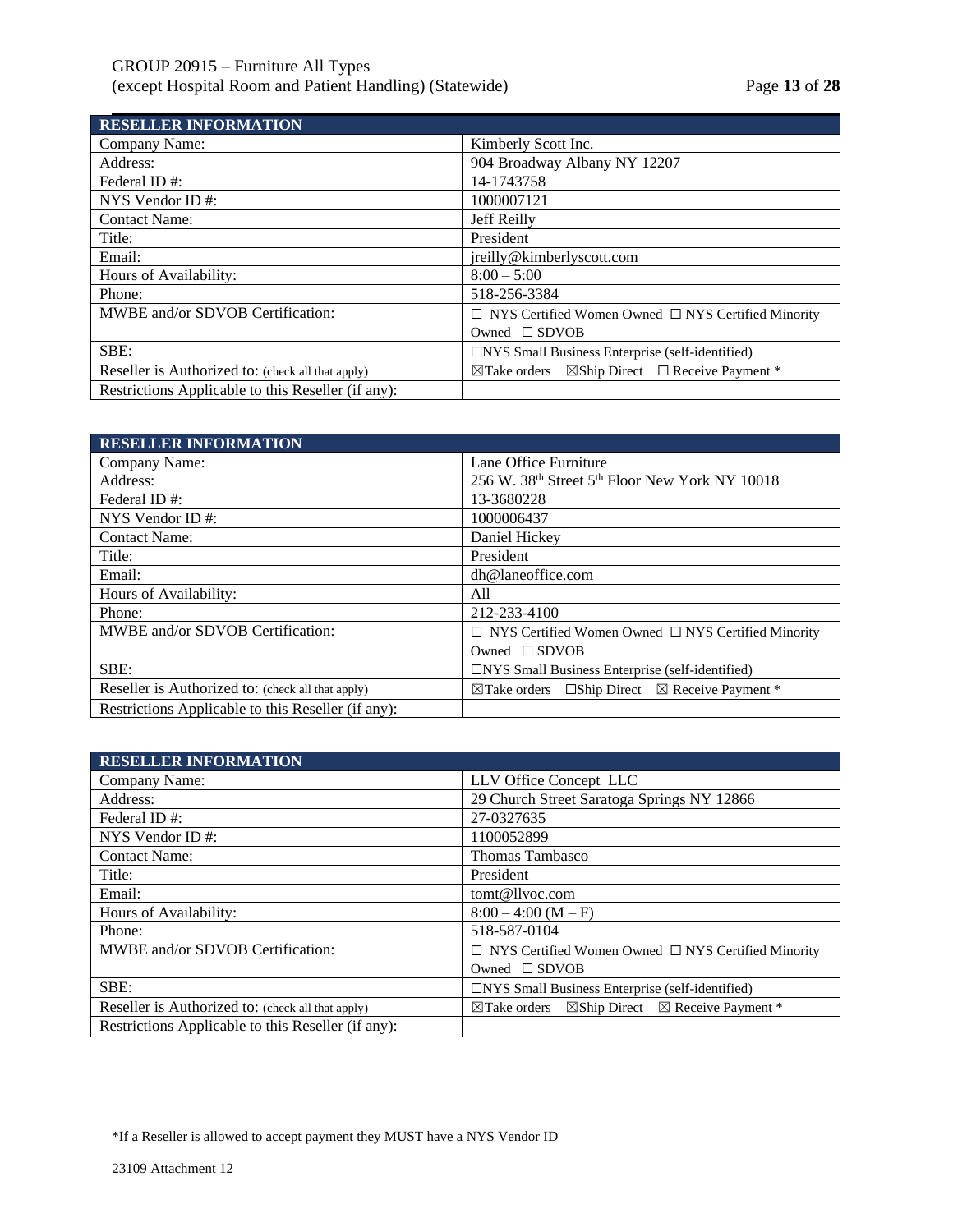**RESELVED INFORMATIONS** 

| RESELLER INFORMATION                               |                                                                                  |
|----------------------------------------------------|----------------------------------------------------------------------------------|
| Company Name:                                      | MMR Enterprises Inc. D/B/A Standard Commercial                                   |
|                                                    | <b>Interiors</b>                                                                 |
| Address:                                           | 107 Champlain Street Albany NY 12204                                             |
| Federal ID#:                                       | 14-1755454                                                                       |
| NYS Vendor ID#:                                    | 1000027798                                                                       |
| <b>Contact Name:</b>                               | Megan Lanzetta                                                                   |
| Title:                                             | <b>CEO</b>                                                                       |
| Email:                                             | megan@scifurniture.com                                                           |
| Hours of Availability:                             | 7am-4pm                                                                          |
| Phone:                                             | 518-433-0029                                                                     |
| MWBE and/or SDVOB Certification:                   | $\boxtimes$ NYS Certified Women Owned $\Box$ NYS Certified Minority              |
|                                                    | Owned $\square$ SDVOB                                                            |
| SBE:                                               | $\boxtimes$ NYS Small Business Enterprise (self-identified)                      |
| Reseller is Authorized to: (check all that apply)  | $\boxtimes$ Ship Direct $\boxtimes$ Receive Payment *<br>$\boxtimes$ Take orders |
| Restrictions Applicable to this Reseller (if any): |                                                                                  |

| <b>RESELLER INFORMATION</b>                        |                                                                               |
|----------------------------------------------------|-------------------------------------------------------------------------------|
| Company Name:                                      | Margen Designs Inc.                                                           |
| Address:                                           | 2371 Jackson Avenue Seaford NY 11783                                          |
| Federal ID#:                                       | 20-0371982                                                                    |
| NYS Vendor ID $#$ :                                | 110056864                                                                     |
| <b>Contact Name:</b>                               | Maria Podesta                                                                 |
| Title:                                             | President                                                                     |
| Email:                                             | maria@margendesigns.com                                                       |
| Hours of Availability:                             | $9:00-5:00$                                                                   |
| Phone:                                             | 516-315-9792                                                                  |
| MWBE and/or SDVOB Certification:                   | $\boxtimes$ NYS Certified Women Owned $\boxtimes$ NYS Certified Minority      |
|                                                    | Owned $\square$ SDVOB                                                         |
| SBE:                                               | $\Box$ NYS Small Business Enterprise (self-identified)                        |
| Reseller is Authorized to: (check all that apply)  | $\boxtimes$ Take orders $\boxtimes$ Ship Direct $\boxtimes$ Receive Payment * |
| Restrictions Applicable to this Reseller (if any): |                                                                               |

| <b>RESELLER INFORMATION</b>                        |                                                                          |
|----------------------------------------------------|--------------------------------------------------------------------------|
| Company Name:                                      | Thomas Johnson Inc, dba Buffalo Interior Specialties                     |
| Address:                                           | 4196 South Taylor Road, Orchard Park NY 14127                            |
| Federal ID#:                                       | 16-0868975                                                               |
| NYS Vendor ID $#$ :                                | 1000007560                                                               |
| <b>Contact Name:</b>                               | Christine Klemp                                                          |
| Title:                                             | Project Administrator                                                    |
| Email:                                             | christine@thomasjohnsoninc.com                                           |
| Hours of Availability:                             | 8:30am-4:30pm                                                            |
| Phone:                                             | 716-662-4575                                                             |
| MWBE and/or SDVOB Certification:                   | $\Box$ NYS Certified Women Owned $\Box$ NYS Certified Minority           |
|                                                    | Owned $\square$ SDVOB                                                    |
| SBE:                                               | $\Box$ NYS Small Business Enterprise (self-identified)                   |
| Reseller is Authorized to: (check all that apply)  | $\boxtimes$ Take orders $\Box$ Ship Direct $\boxtimes$ Receive Payment * |
| Restrictions Applicable to this Reseller (if any): |                                                                          |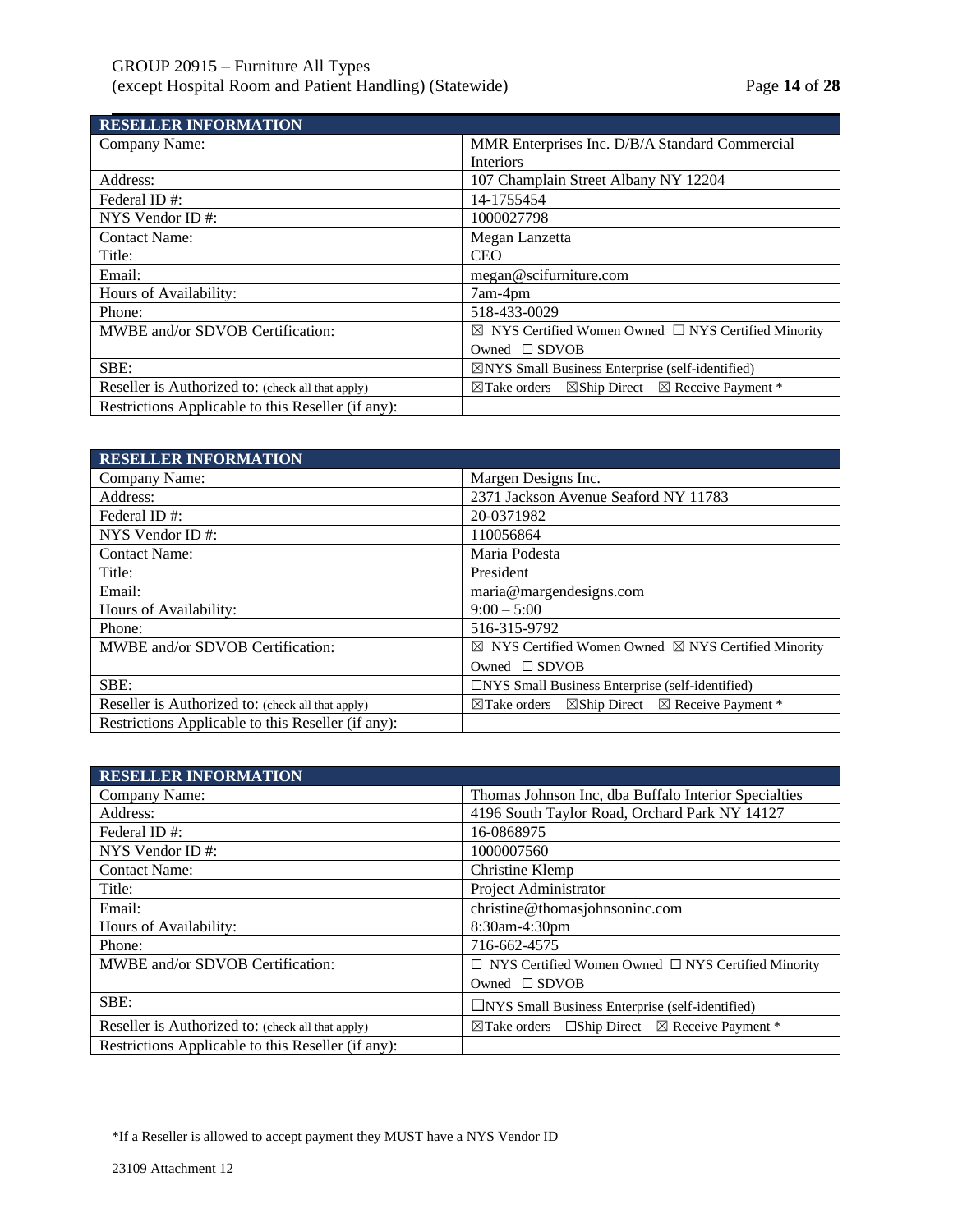# GROUP 20915 – Furniture All Types (except Hospital Room and Patient Handling) (Statewide) Page **15** of **28**

| <b>RESELLER INFORMATION</b>                        |                                                                                  |
|----------------------------------------------------|----------------------------------------------------------------------------------|
| Company Name:                                      | <b>Mesa Contract</b>                                                             |
| Address:                                           | 4750 Shelburne Road Shelburne VT 05482                                           |
| Federal ID#:                                       | 03-0360066                                                                       |
| NYS Vendor ID $#$ :                                | 1000010971                                                                       |
| <b>Contact Name:</b>                               | Tim Williams                                                                     |
| Title:                                             | President                                                                        |
| Email:                                             | tim@mesacontract.com                                                             |
| Hours of Availability:                             | $8:00 - 5:00$                                                                    |
| Phone:                                             | 802-383-1740                                                                     |
| MWBE and/or SDVOB Certification:                   | $\Box$ NYS Certified Women Owned $\Box$ NYS Certified Minority                   |
|                                                    | Owned $\square$ SDVOB                                                            |
| SBE:                                               | $\Box$ NYS Small Business Enterprise (self-identified)                           |
| Reseller is Authorized to: (check all that apply)  | $\boxtimes$ Ship Direct $\boxtimes$ Receive Payment *<br>$\boxtimes$ Take orders |
| Restrictions Applicable to this Reseller (if any): |                                                                                  |

| <b>RESELLER INFORMATION</b>                        |                                                                               |
|----------------------------------------------------|-------------------------------------------------------------------------------|
| Company Name:                                      | Metropolitan Contract Furniture of New York Inc.                              |
| Address:                                           | 266 Bells Pond Road Hudson NY 12534                                           |
| Federal ID#:                                       | 46-1504646                                                                    |
| NYS Vendor ID $#$ :                                | 1100078726                                                                    |
| <b>Contact Name:</b>                               | Karyl Julien                                                                  |
| Title:                                             | Owner                                                                         |
| Email:                                             | karyl@metropolitancontract.com                                                |
| Hours of Availability:                             | All                                                                           |
| Phone:                                             | 917-478-9933                                                                  |
| MWBE and/or SDVOB Certification:                   | $\boxtimes$ NYS Certified Women Owned $\Box$ NYS Certified Minority           |
|                                                    | Owned $\square$ SDVOB                                                         |
| SBE:                                               | □NYS Small Business Enterprise (self-identified)                              |
| Reseller is Authorized to: (check all that apply)  | $\boxtimes$ Take orders $\boxtimes$ Ship Direct $\boxtimes$ Receive Payment * |
| Restrictions Applicable to this Reseller (if any): |                                                                               |

| <b>RESELLER INFORMATION</b>                        |                                                                                  |
|----------------------------------------------------|----------------------------------------------------------------------------------|
| Company Name:                                      | Mid-City Office Equipment Inc.                                                   |
| Address:                                           | 2495 Main Street Buffalo NY 14214                                                |
| Federal ID#:                                       | 16-0972688                                                                       |
| NYS Vendor ID $#$ :                                | 1000015120                                                                       |
| <b>Contact Name:</b>                               | Kurt Amico                                                                       |
| Title:                                             | President                                                                        |
| Email:                                             | kurt@midcityoffice.com                                                           |
| Hours of Availability:                             | $8:00 - 5:00$                                                                    |
| Phone:                                             | 716-832-0138 ext. 209                                                            |
| MWBE and/or SDVOB Certification:                   | $\boxtimes$ NYS Certified Women Owned $\Box$ NYS Certified Minority              |
|                                                    | Owned $\square$ SDVOB                                                            |
| SBE:                                               | $\boxtimes$ NYS Small Business Enterprise (self-identified)                      |
| Reseller is Authorized to: (check all that apply)  | $\boxtimes$ Ship Direct $\boxtimes$ Receive Payment *<br>$\boxtimes$ Take orders |
| Restrictions Applicable to this Reseller (if any): |                                                                                  |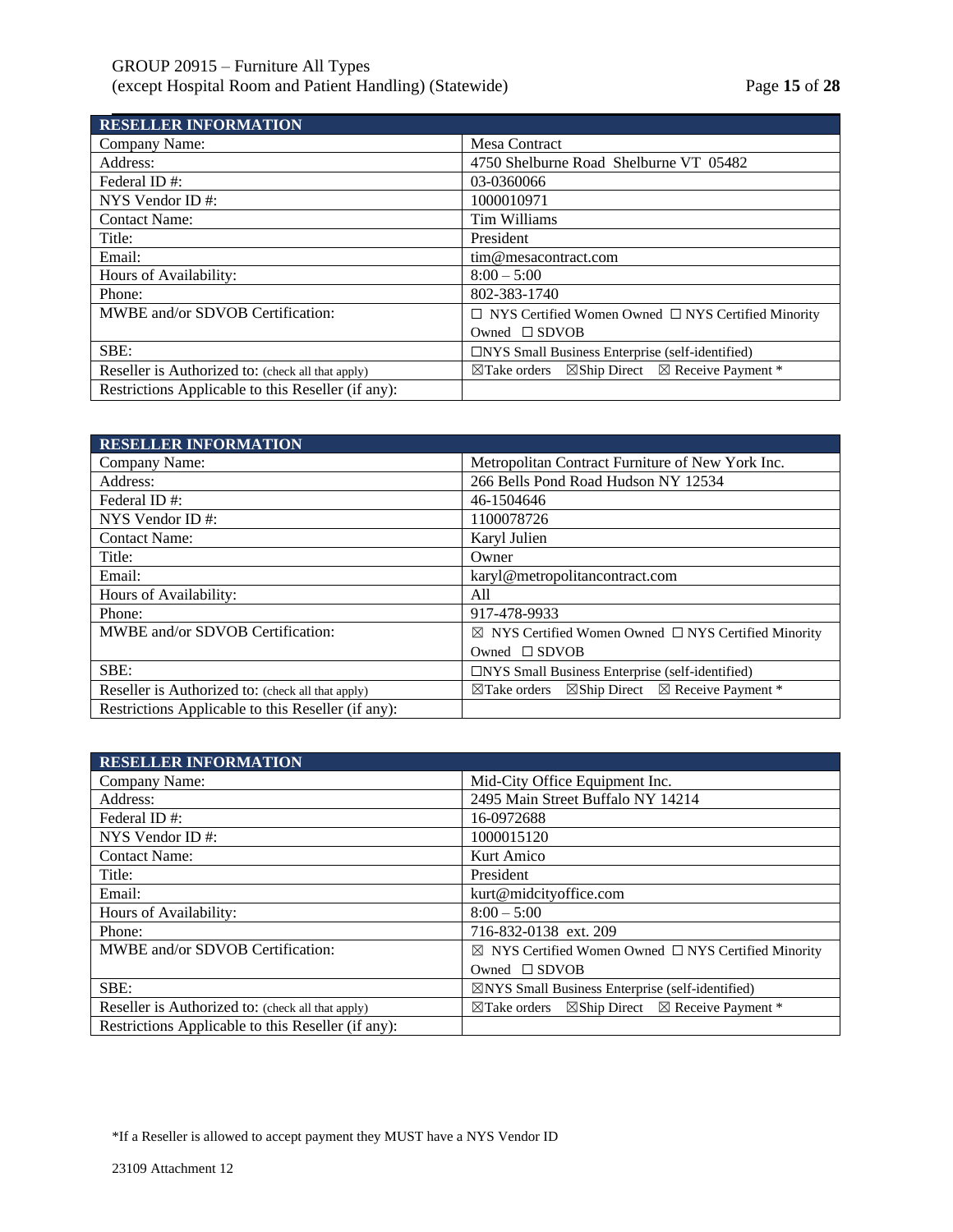# GROUP 20915 – Furniture All Types (except Hospital Room and Patient Handling) (Statewide) Page **16** of **28**

| <b>RESELLER INFORMATION</b>                        |                                                                          |
|----------------------------------------------------|--------------------------------------------------------------------------|
| Company Name:                                      | Millington Lockwood Inc.                                                 |
| Address:                                           | 3901 Genesee Street Buffalo NY 14225                                     |
| Federal ID#:                                       | 16-0529380                                                               |
| NYS Vendor ID $#$ :                                | 1000007442                                                               |
| <b>Contact Name:</b>                               | Mike Bonitatibus                                                         |
| Title:                                             | President                                                                |
| Email:                                             | mike@millingtonlockwood.com                                              |
| Hours of Availability:                             | All                                                                      |
| Phone:                                             | 716-633-5600                                                             |
| MWBE and/or SDVOB Certification:                   | $\Box$ NYS Certified Women Owned $\Box$ NYS Certified Minority           |
|                                                    | Owned $\square$ SDVOB                                                    |
| SBE:                                               | $\boxtimes$ NYS Small Business Enterprise (self-identified)              |
| Reseller is Authorized to: (check all that apply)  | $\boxtimes$ Take orders $\Box$ Ship Direct $\boxtimes$ Receive Payment * |
| Restrictions Applicable to this Reseller (if any): |                                                                          |

| <b>RESELLER INFORMATION</b>                        |                                                                                  |
|----------------------------------------------------|----------------------------------------------------------------------------------|
| Company Name:                                      | Nickerson Corporation                                                            |
| Address:                                           | 11 Moffitt Blvd Bay Shore NY 11706                                               |
| Federal ID#:                                       | 06-0905538                                                                       |
| NYS Vendor ID#:                                    | 1000005344                                                                       |
| <b>Contact Name:</b>                               | Bruce J Paci                                                                     |
| Title:                                             | <b>Vice President</b>                                                            |
| Email:                                             | bpaci@nickersoncorp.com                                                          |
| Hours of Availability:                             | 8AM-4PM                                                                          |
| Phone:                                             | 631-666-0200 x230                                                                |
| MWBE and/or SDVOB Certification:                   | $\boxtimes$ NYS Certified Women Owned $\Box$ NYS Certified Minority              |
|                                                    | Owned $\square$ SDVOB                                                            |
| SBE:                                               | $\boxtimes$ NYS Small Business Enterprise (self-identified)                      |
| Reseller is Authorized to: (check all that apply)  | $\boxtimes$ Ship Direct $\boxtimes$ Receive Payment *<br>$\boxtimes$ Take orders |
| Restrictions Applicable to this Reseller (if any): | None                                                                             |

| <b>RESELLER INFORMATION</b>                        |                                                                               |
|----------------------------------------------------|-------------------------------------------------------------------------------|
| Company Name:                                      | <b>Northeast Business Interiors</b>                                           |
| Address:                                           | 187 Margaret Street Plattsburgh NY 12901                                      |
| Federal ID#:                                       | 47-5225687                                                                    |
| NYS Vendor ID $#$ :                                | 1100155114                                                                    |
| <b>Contact Name:</b>                               | <b>Kurt Mowry</b>                                                             |
| Title:                                             | Project Manager                                                               |
| Email:                                             | kurtm@northeastbusinessinteriors.com                                          |
| Hours of Availability:                             | $9:00-5:00$                                                                   |
| Phone:                                             | 518-825-0624                                                                  |
| MWBE and/or SDVOB Certification:                   | $\Box$ NYS Certified Women Owned $\Box$ NYS Certified Minority                |
|                                                    | Owned $\square$ SDVOB                                                         |
| SBE:                                               | $\Box$ NYS Small Business Enterprise (self-identified)                        |
| Reseller is Authorized to: (check all that apply)  | $\boxtimes$ Take orders $\boxtimes$ Ship Direct $\boxtimes$ Receive Payment * |
| Restrictions Applicable to this Reseller (if any): |                                                                               |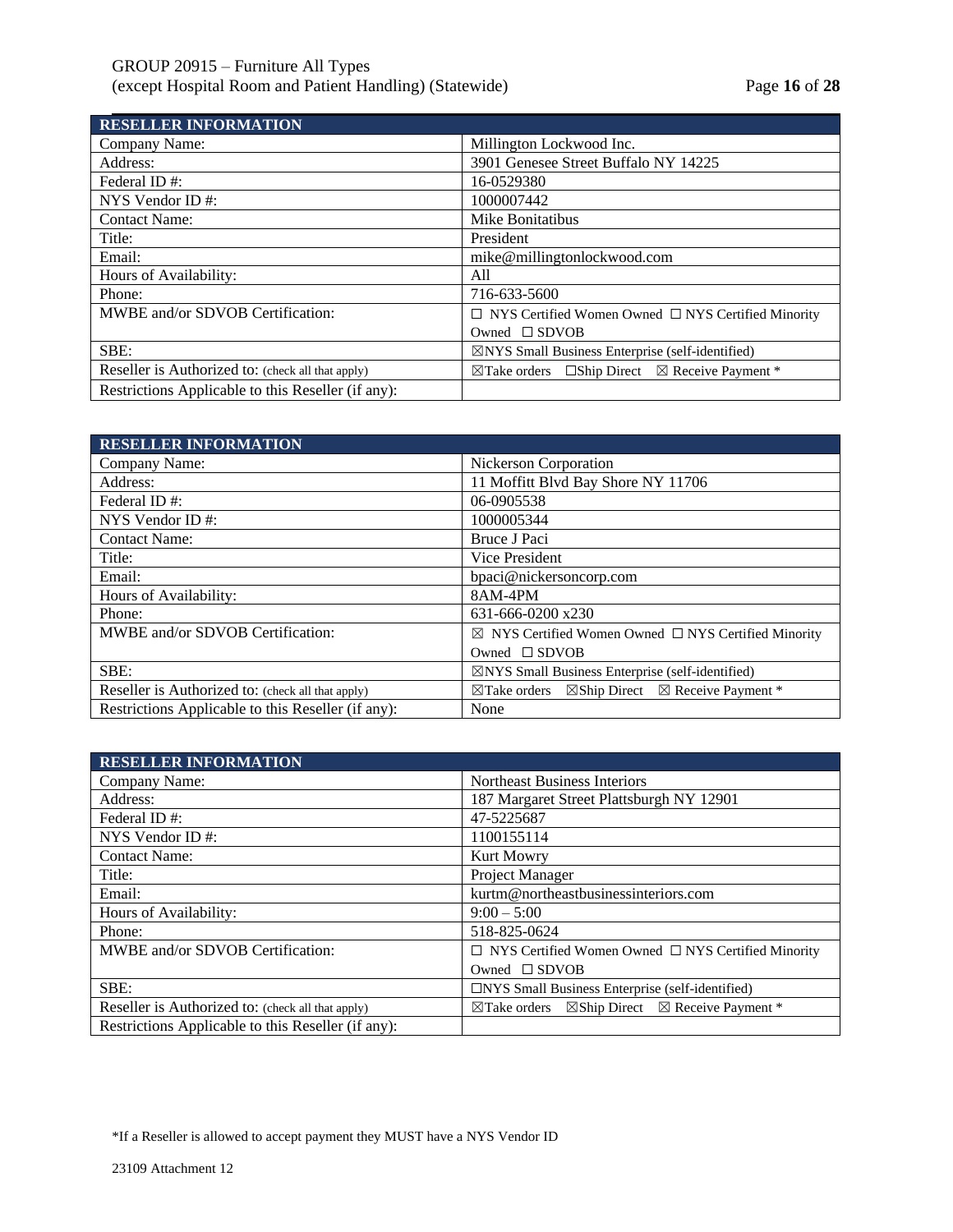# GROUP 20915 – Furniture All Types (except Hospital Room and Patient Handling) (Statewide) Page **17** of **28**

| <b>RESELLER INFORMATION</b>                        |                                                                                  |
|----------------------------------------------------|----------------------------------------------------------------------------------|
| Company Name:                                      | Office Furnishings Inc.                                                          |
| Address:                                           | 38 Sunny Court Lk Grove NY 11755                                                 |
| Federal ID#:                                       | 26-2735580                                                                       |
| NYS Vendor ID $#$ :                                | 1100182433                                                                       |
| <b>Contact Name:</b>                               | Suzanne Czak                                                                     |
| Title:                                             | <b>CEO</b>                                                                       |
| Email:                                             | sczak@officefurnishings.com                                                      |
| Hours of Availability:                             | $7:30 - 7:30$                                                                    |
| Phone:                                             | 631-357-2863                                                                     |
| MWBE and/or SDVOB Certification:                   | $\boxtimes$ NYS Certified Women Owned $\Box$ NYS Certified Minority              |
|                                                    | Owned $\square$ SDVOB                                                            |
| SBE:                                               | $\boxtimes$ NYS Small Business Enterprise (self-identified)                      |
| Reseller is Authorized to: (check all that apply)  | $\boxtimes$ Ship Direct $\boxtimes$ Receive Payment *<br>$\boxtimes$ Take orders |
| Restrictions Applicable to this Reseller (if any): |                                                                                  |

| <b>RESELLER INFORMATION</b>                        |                                                                                  |
|----------------------------------------------------|----------------------------------------------------------------------------------|
| Company Name:                                      | Office Furniture Direct Inc.                                                     |
| Address:                                           | 1240 Broad Hollow Road Farmingdale NY 11735                                      |
| Federal ID#:                                       | 11-3620000                                                                       |
| NYS Vendor ID $#$ :                                | 1100076479                                                                       |
| <b>Contact Name:</b>                               | Kamron Monasdbian                                                                |
| Title:                                             | Principal                                                                        |
| Email:                                             | Kamron@ofdonline.com                                                             |
| Hours of Availability:                             | $9:00-6:00$                                                                      |
| Phone:                                             | 631-777-2027                                                                     |
| MWBE and/or SDVOB Certification:                   | NYS Certified Women Owned $\Box$ NYS Certified Minority                          |
|                                                    | Owned $\square$ SDVOB                                                            |
| SBE:                                               | $\Box$ NYS Small Business Enterprise (self-identified)                           |
| Reseller is Authorized to: (check all that apply)  | $\boxtimes$ Ship Direct $\boxtimes$ Receive Payment *<br>$\boxtimes$ Take orders |
| Restrictions Applicable to this Reseller (if any): |                                                                                  |

| <b>RESELLER INFORMATION</b>                        |                                                                                  |
|----------------------------------------------------|----------------------------------------------------------------------------------|
| Company Name:                                      | <b>Office Furniture Warehouse</b>                                                |
| Address:                                           | 3108 Expressway Drive South Islandia NY 11749                                    |
| Federal ID#:                                       | 11-2729767                                                                       |
| NYS Vendor ID $#$ :                                | 1100017457                                                                       |
| <b>Contact Name:</b>                               | Phyllis Chin                                                                     |
| Title:                                             | Project Manager                                                                  |
| Email:                                             | pchin@ofw.com                                                                    |
| Hours of Availability:                             | $9:00 - 5:00 (M - F)$                                                            |
| Phone:                                             | 631-582-5388                                                                     |
| MWBE and/or SDVOB Certification:                   | $\Box$ NYS Certified Women Owned $\Box$ NYS Certified Minority                   |
|                                                    | Owned $\square$ SDVOB                                                            |
| SBE:                                               | $\boxtimes$ NYS Small Business Enterprise (self-identified)                      |
| Reseller is Authorized to: (check all that apply)  | $\boxtimes$ Ship Direct $\boxtimes$ Receive Payment *<br>$\boxtimes$ Take orders |
| Restrictions Applicable to this Reseller (if any): |                                                                                  |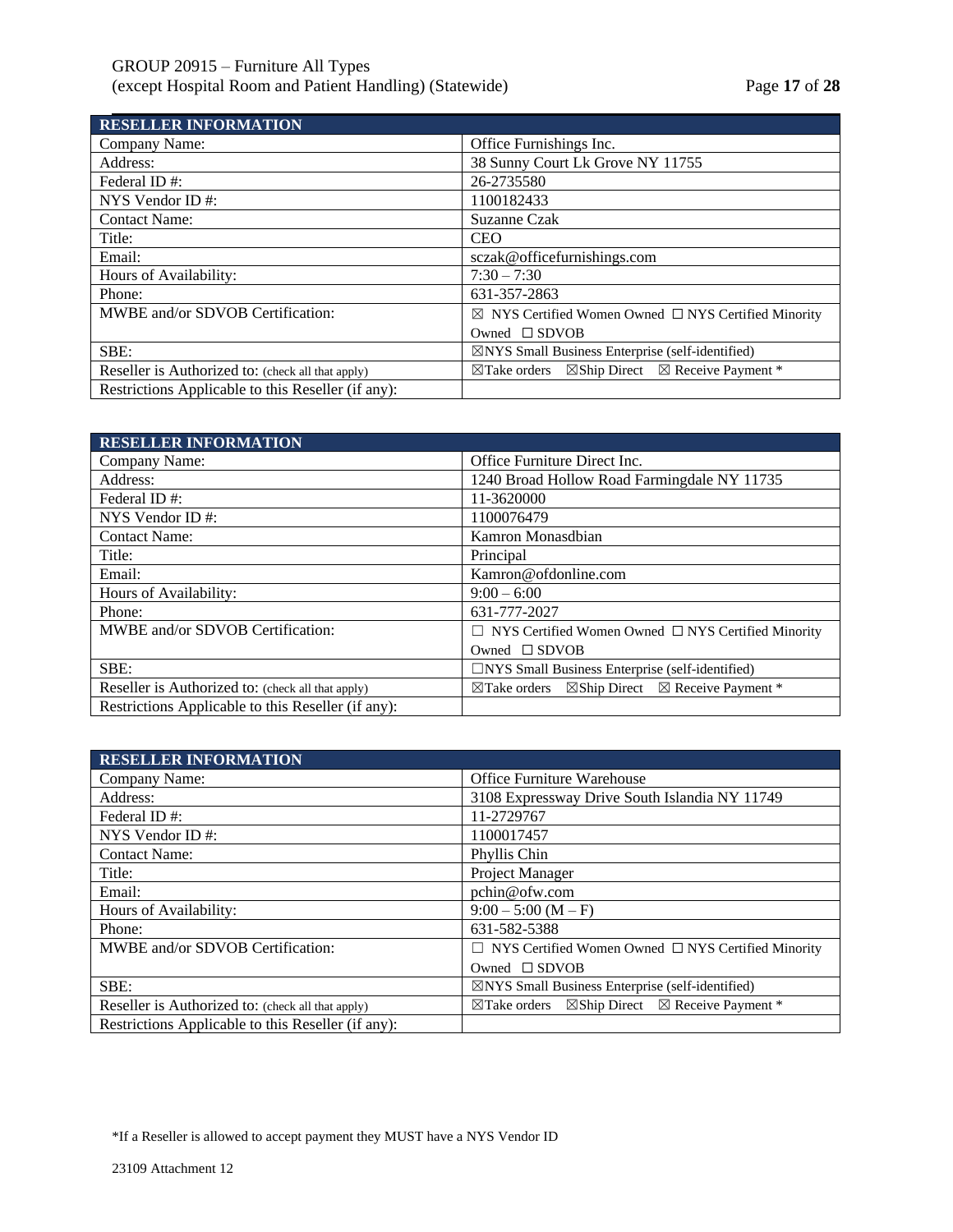| <b>RESELLER INFORMATION</b>                        |                                                                                  |
|----------------------------------------------------|----------------------------------------------------------------------------------|
| Company Name:                                      | The Prentice Group of New York                                                   |
| Address:                                           | 472 Franklin Street Buffalo NY 14202                                             |
| Federal ID#:                                       | 46-4007932                                                                       |
| NYS Vendor ID $#$ :                                | 1100111873                                                                       |
| <b>Contact Name:</b>                               | Jackie Flynn                                                                     |
| Title:                                             | Director of Operations                                                           |
| Email:                                             | jlf@premtice.us                                                                  |
| Hours of Availability:                             | $7:30 - 4:30$                                                                    |
| Phone:                                             | 716-884-8452                                                                     |
| MWBE and/or SDVOB Certification:                   | $\boxtimes$ NYS Certified Women Owned $\Box$ NYS Certified Minority              |
|                                                    | Owned $\square$ SDVOB                                                            |
| SBE:                                               | $\Box$ NYS Small Business Enterprise (self-identified)                           |
| Reseller is Authorized to: (check all that apply)  | $\boxtimes$ Ship Direct $\boxtimes$ Receive Payment *<br>$\boxtimes$ Take orders |
| Restrictions Applicable to this Reseller (if any): |                                                                                  |

| <b>RESELLER INFORMATION</b>                        |                                                                                  |
|----------------------------------------------------|----------------------------------------------------------------------------------|
| Company Name:                                      | <b>Right Price Companies</b>                                                     |
| Address:                                           | 4726 S. Salina Street Syracuse NY 13205                                          |
| Federal ID#:                                       | 20-1275007                                                                       |
| NYS Vendor ID#:                                    | 1100017204                                                                       |
| <b>Contact Name:</b>                               | Jeffrey Detor                                                                    |
| Title:                                             | <b>Sales Director</b>                                                            |
| Email:                                             | jdetor@rightpricecompanies.com                                                   |
| Hours of Availability:                             | $9:00 - 5:00$                                                                    |
| Phone:                                             | 315-701-2380                                                                     |
| MWBE and/or SDVOB Certification:                   | $\Box$ NYS Certified Women Owned $\Box$ NYS Certified Minority                   |
|                                                    | Owned $\square$ SDVOB                                                            |
| SBE:                                               | $\Box$ NYS Small Business Enterprise (self-identified)                           |
| Reseller is Authorized to: (check all that apply)  | $\boxtimes$ Ship Direct $\boxtimes$ Receive Payment *<br>$\boxtimes$ Take orders |
| Restrictions Applicable to this Reseller (if any): |                                                                                  |

| <b>RESELLER INFORMATION</b>                        |                                                                                  |
|----------------------------------------------------|----------------------------------------------------------------------------------|
| Company Name:                                      | Roberts Office Interiors                                                         |
| Address:                                           | 144 Hanger Road Rome NY 13441                                                    |
| Federal ID#:                                       | 16-1560364                                                                       |
| NYS Vendor ID $#$ :                                | 1000029484                                                                       |
| <b>Contact Name:</b>                               | Gino Corasaniti                                                                  |
| Title:                                             | <b>Finance Manager</b>                                                           |
| Email:                                             | gino@roiofficeinteriors.com                                                      |
| Hours of Availability:                             | $9:00-5:00$                                                                      |
| Phone:                                             | 315-572-9013                                                                     |
| MWBE and/or SDVOB Certification:                   | $\Box$ NYS Certified Women Owned $\Box$ NYS Certified Minority                   |
|                                                    | Owned $\square$ SDVOB                                                            |
| SBE:                                               | $\boxtimes$ NYS Small Business Enterprise (self-identified)                      |
| Reseller is Authorized to: (check all that apply)  | $\boxtimes$ Ship Direct $\boxtimes$ Receive Payment *<br>$\boxtimes$ Take orders |
| Restrictions Applicable to this Reseller (if any): |                                                                                  |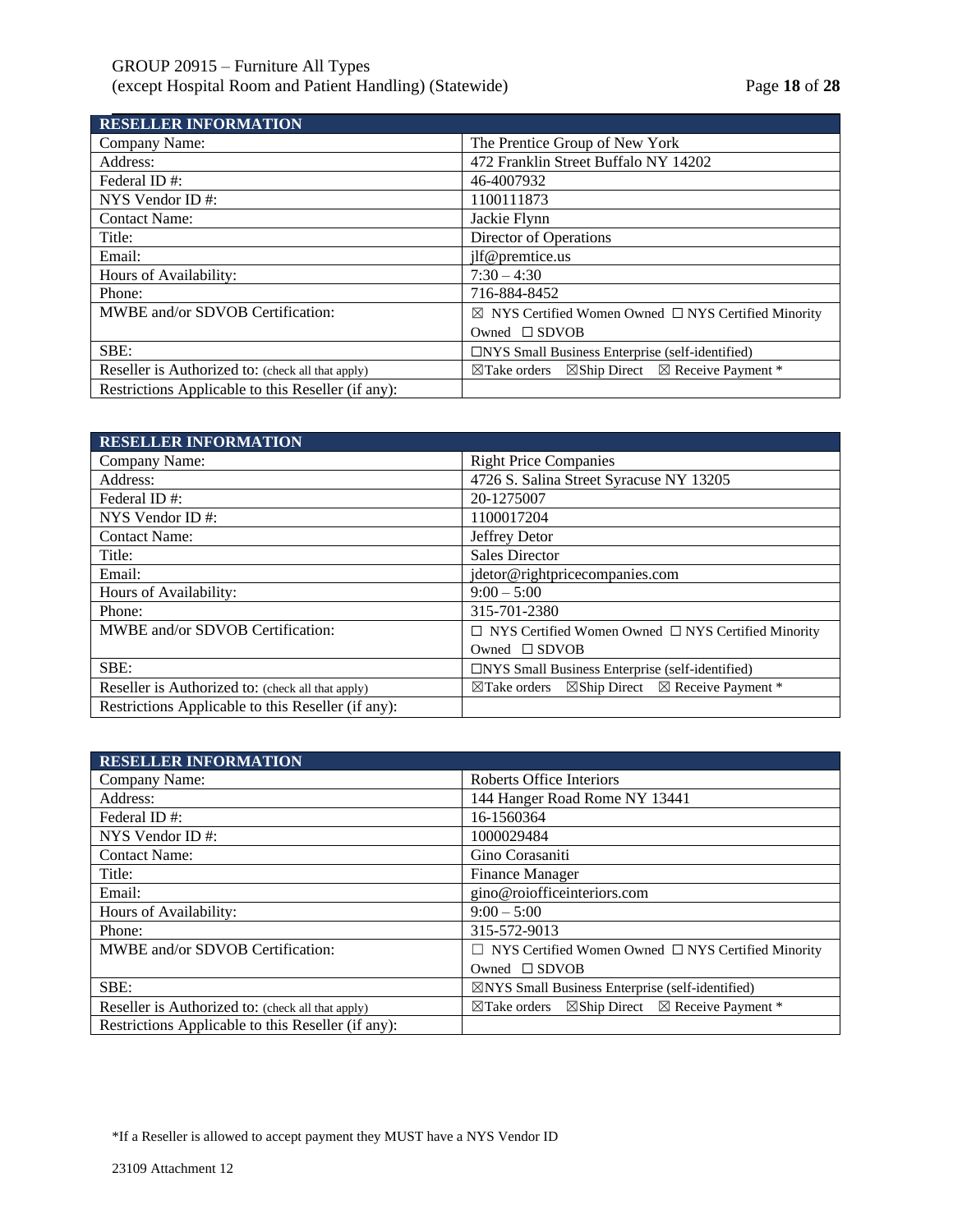**RESELLER INFORMATION**

| RESELLER INFORMATION                               |                                                                                  |
|----------------------------------------------------|----------------------------------------------------------------------------------|
| Company Name:                                      | Andrew Draveck D/B/A Rochester Office Interiors                                  |
| Address:                                           | 80 Barker Road Pittsford NY 14534                                                |
| Federal ID#:                                       | XX0964                                                                           |
| NYS Vendor ID#:                                    | 1100124304                                                                       |
| <b>Contact Name:</b>                               | <b>Andrew Draveck</b>                                                            |
| Title:                                             | President                                                                        |
| Email:                                             | andrew@rochff.com                                                                |
| Hours of Availability:                             | All                                                                              |
| Phone:                                             | 585-749-2428                                                                     |
| MWBE and/or SDVOB Certification:                   | $\Box$ NYS Certified Women Owned $\Box$ NYS Certified Minority                   |
|                                                    | Owned $\square$ SDVOB                                                            |
| SBE:                                               | $\Box$ NYS Small Business Enterprise (self-identified)                           |
| Reseller is Authorized to: (check all that apply)  | $\boxtimes$ Ship Direct $\boxtimes$ Receive Payment *<br>$\boxtimes$ Take orders |
| Restrictions Applicable to this Reseller (if any): |                                                                                  |

| <b>RESELLER INFORMATION</b>                        |                                                                                  |
|----------------------------------------------------|----------------------------------------------------------------------------------|
| Company Name:                                      | Sedgwick Business Interiors LLC                                                  |
| Address:                                           | 100 W. Court Syracuse NY 13204                                                   |
| Federal ID#:                                       | 75-2987264                                                                       |
| NYS Vendor ID#:                                    | 1000009675                                                                       |
| <b>Contact Name:</b>                               | Douglas Sedgwick                                                                 |
| Title:                                             | President/Owner                                                                  |
| Email:                                             | dsedgwickbusiness.com                                                            |
| Hours of Availability:                             | $8:00 - 5:00$                                                                    |
| Phone:                                             | 315-424-1500                                                                     |
| MWBE and/or SDVOB Certification:                   | $\Box$ NYS Certified Women Owned $\Box$ NYS Certified Minority                   |
|                                                    | Owned $\square$ SDVOB                                                            |
| SBE:                                               | □NYS Small Business Enterprise (self-identified)                                 |
| Reseller is Authorized to: (check all that apply)  | $\boxtimes$ Ship Direct $\boxtimes$ Receive Payment *<br>$\boxtimes$ Take orders |
| Restrictions Applicable to this Reseller (if any): |                                                                                  |

| <b>RESELLER INFORMATION</b>                        |                                                                               |
|----------------------------------------------------|-------------------------------------------------------------------------------|
| Company Name:                                      | Sedgwick Business Interiors LLC                                               |
| Address:                                           | 176 Anderson Avenue Ste. #6 Rochester NY 14607                                |
| Federal ID#:                                       | 75-2987264                                                                    |
| NYS Vendor ID $#$ :                                | 1000009675                                                                    |
| <b>Contact Name:</b>                               | Douglas Sedgwick                                                              |
| Title:                                             | President/Owner                                                               |
| Email:                                             | dsedgwickbusiness.com                                                         |
| Hours of Availability:                             | $8:00 - 5:00$                                                                 |
| Phone:                                             | 315-424-1500                                                                  |
| MWBE and/or SDVOB Certification:                   | $\Box$ NYS Certified Women Owned $\Box$ NYS Certified Minority                |
|                                                    | Owned $\square$ SDVOB                                                         |
| SBE:                                               | $\Box$ NYS Small Business Enterprise (self-identified)                        |
| Reseller is Authorized to: (check all that apply)  | $\boxtimes$ Take orders $\boxtimes$ Ship Direct $\boxtimes$ Receive Payment * |
| Restrictions Applicable to this Reseller (if any): |                                                                               |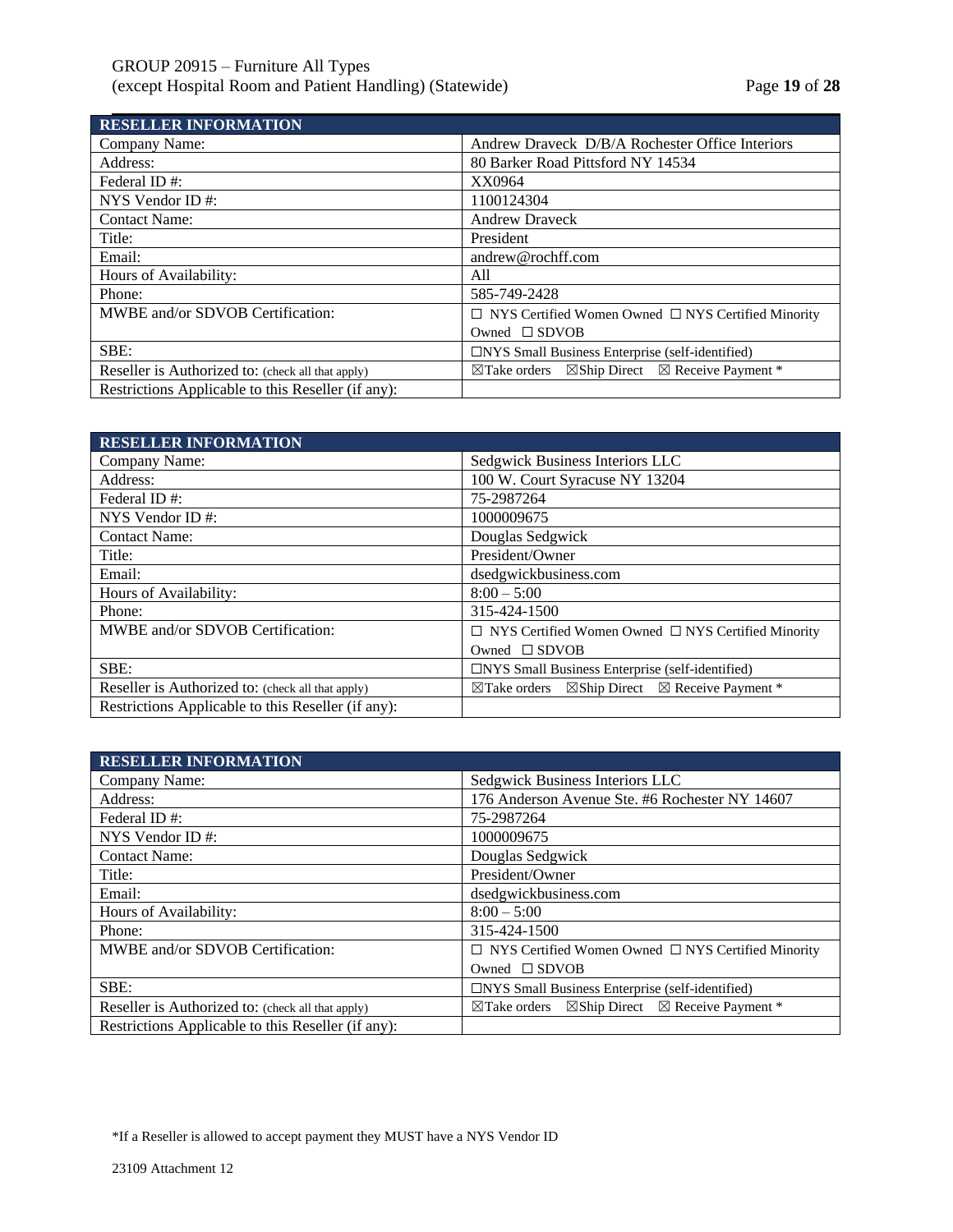# GROUP 20915 – Furniture All Types (except Hospital Room and Patient Handling) (Statewide) Page **20** of **28**

| <b>RESELLER INFORMATION</b>                        |                                                                                  |
|----------------------------------------------------|----------------------------------------------------------------------------------|
| Company Name:                                      | Stonehill Sales & Services LLC                                                   |
| Address:                                           | 32 Heather lane Middletown NY 10940                                              |
| Federal ID#:                                       | 20-0816716                                                                       |
| NYS Vendor ID $#$ :                                | 1100136735                                                                       |
| <b>Contact Name:</b>                               | Carol Hill                                                                       |
| Title:                                             | President                                                                        |
| Email:                                             | chill@hvc.rr.com                                                                 |
| Hours of Availability:                             | $9:00 - 5:00$                                                                    |
| Phone:                                             | 845-386-1234                                                                     |
| MWBE and/or SDVOB Certification:                   | $\Box$ NYS Certified Women Owned $\Box$ NYS Certified Minority                   |
|                                                    | Owned $\square$ SDVOB                                                            |
| SBE:                                               | $\boxtimes$ NYS Small Business Enterprise (self-identified)                      |
| Reseller is Authorized to: (check all that apply)  | $\boxtimes$ Ship Direct $\boxtimes$ Receive Payment *<br>$\boxtimes$ Take orders |
| Restrictions Applicable to this Reseller (if any): |                                                                                  |

| <b>RESELLER INFORMATION</b>                        |                                                                                  |
|----------------------------------------------------|----------------------------------------------------------------------------------|
| Company Name:                                      | <b>Strategic Response Initiatives</b>                                            |
| Address:                                           | 44 Dalliba Avenue Suite #204 Watervliet NY 12189                                 |
| Federal ID#:                                       | 20-2015569                                                                       |
| NYS Vendor ID#:                                    | 1000034729                                                                       |
| <b>Contact Name:</b>                               | Heidi Sullivan                                                                   |
| Title:                                             | <b>Business Manager</b>                                                          |
| Email:                                             | Heidi.sullivan@strategicri.com                                                   |
| Hours of Availability:                             | $8:00 - 4:00$                                                                    |
| Phone:                                             | 518-336-6757                                                                     |
| MWBE and/or SDVOB Certification:                   | $\Box$ NYS Certified Women Owned $\Box$ NYS Certified Minority                   |
|                                                    | Owned $\boxtimes$ SDVOB                                                          |
| SBE:                                               | $\Box$ NYS Small Business Enterprise (self-identified)                           |
| Reseller is Authorized to: (check all that apply)  | $\boxtimes$ Ship Direct $\boxtimes$ Receive Payment *<br>$\boxtimes$ Take orders |
| Restrictions Applicable to this Reseller (if any): |                                                                                  |

| <b>RESELLER INFORMATION</b>                        |                                                                                  |
|----------------------------------------------------|----------------------------------------------------------------------------------|
| Company Name:                                      | Syracuse Business Center Inc.                                                    |
| Address:                                           | 750 W. Genesee Street Syracuse NY 13204                                          |
| Federal ID#:                                       | 16-1468448                                                                       |
| NYS Vendor ID $#$ :                                | 1100144833                                                                       |
| <b>Contact Name:</b>                               | Melissa Losty                                                                    |
| Title:                                             | President                                                                        |
| Email:                                             | melissa@syracusebusinesscenter.com                                               |
| Hours of Availability:                             | $9:00-5:00$                                                                      |
| Phone:                                             | 315-422-1076                                                                     |
| MWBE and/or SDVOB Certification:                   | $\boxtimes$ NYS Certified Women Owned $\Box$ NYS Certified Minority              |
|                                                    | Owned $\square$ SDVOB                                                            |
| SBE:                                               | $\Box$ NYS Small Business Enterprise (self-identified)                           |
| Reseller is Authorized to: (check all that apply)  | $\boxtimes$ Ship Direct $\boxtimes$ Receive Payment *<br>$\boxtimes$ Take orders |
| Restrictions Applicable to this Reseller (if any): |                                                                                  |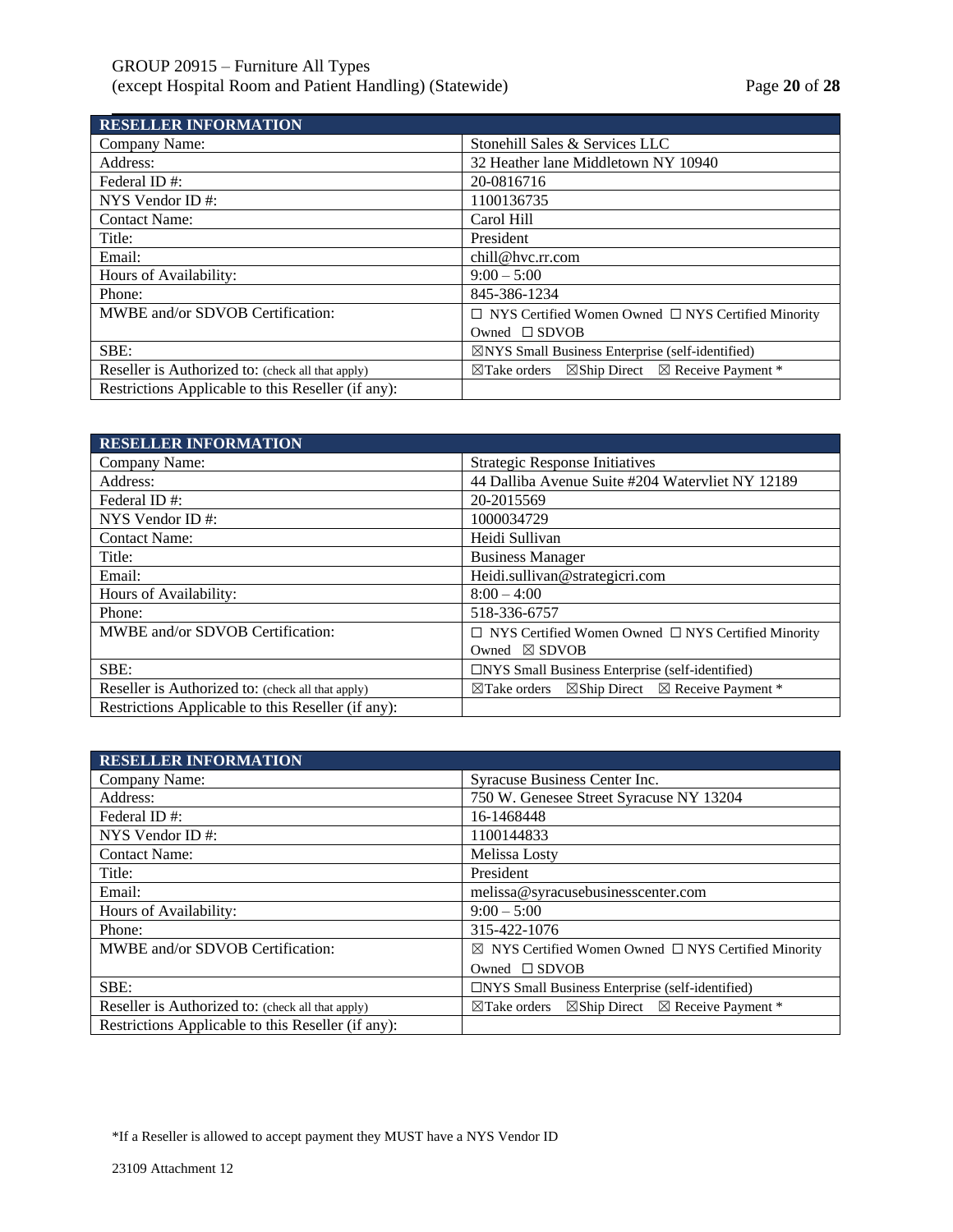| <b>RESELLER INFORMATION</b>                        |                                                                                  |
|----------------------------------------------------|----------------------------------------------------------------------------------|
| Company Name:                                      | <b>Syracuse Office Environments</b>                                              |
| Address:                                           | 375 Erie Blur West Syracuse NY 13202                                             |
| Federal ID#:                                       | 15-0510033                                                                       |
| NYS Vendor ID#:                                    | 1000007334                                                                       |
| <b>Contact Name:</b>                               | Vincent Sweeney                                                                  |
| Title:                                             | President                                                                        |
| Email:                                             | vsweeney@soesyr.com                                                              |
| Hours of Availability:                             | $8:00 - 5:00$                                                                    |
| Phone:                                             | 315-476-9091                                                                     |
| MWBE and/or SDVOB Certification:                   | $\Box$ NYS Certified Women Owned $\Box$ NYS Certified Minority                   |
|                                                    | Owned $\square$ SDVOB                                                            |
| SBE:                                               | $\boxtimes$ NYS Small Business Enterprise (self-identified)                      |
| Reseller is Authorized to: (check all that apply)  | $\boxtimes$ Ship Direct $\boxtimes$ Receive Payment *<br>$\boxtimes$ Take orders |
| Restrictions Applicable to this Reseller (if any): |                                                                                  |

| <b>RESELLER INFORMATION</b>                        |                                                                          |
|----------------------------------------------------|--------------------------------------------------------------------------|
| Company Name:                                      | <b>Telcar Certified LTD</b>                                              |
| Address:                                           | 25 Andrea Road Holbrook NY 11741                                         |
| Federal ID#:                                       | 20-1319657                                                               |
| NYS Vendor ID#:                                    | 1100009876                                                               |
| <b>Contact Name:</b>                               | Diana Frerking                                                           |
| Title:                                             | <b>Manager Sales Administration</b>                                      |
| Email:                                             | diana@thetelcargroup.com                                                 |
| Hours of Availability:                             | $8:00 - 5:00$                                                            |
| Phone:                                             | 631-563-9195                                                             |
| MWBE and/or SDVOB Certification:                   | $\Box$ NYS Certified Women Owned $\Box$ NYS Certified Minority           |
|                                                    | Owned $\square$ SDVOB                                                    |
| SBE:                                               | $\boxtimes$ NYS Small Business Enterprise (self-identified)              |
| Reseller is Authorized to: (check all that apply)  | $\boxtimes$ Take orders $\Box$ Ship Direct $\boxtimes$ Receive Payment * |
| Restrictions Applicable to this Reseller (if any): |                                                                          |

| <b>RESELLER INFORMATION</b>                        |                                                                                  |
|----------------------------------------------------|----------------------------------------------------------------------------------|
| Company Name:                                      | Waldners Business Environments Inc.                                              |
| Address:                                           | 125 Route 110 Farmingdale NY 11735                                               |
| Federal ID#:                                       | 11-1554704                                                                       |
| NYS Vendor ID $#$ :                                | 1000023854                                                                       |
| <b>Contact Name:</b>                               | Susan Kennedy                                                                    |
| Title:                                             | <b>Executive Assistant</b>                                                       |
| Email:                                             | skennedy@waldners.com                                                            |
| Hours of Availability:                             | $8:30 - 4:30$                                                                    |
| Phone:                                             | 631-844-9348                                                                     |
| MWBE and/or SDVOB Certification:                   | $\boxtimes$ NYS Certified Women Owned $\Box$ NYS Certified Minority              |
|                                                    | Owned $\Box$ SDVOB                                                               |
| SBE:                                               | $\boxtimes$ NYS Small Business Enterprise (self-identified)                      |
| Reseller is Authorized to: (check all that apply)  | $\boxtimes$ Ship Direct $\boxtimes$ Receive Payment *<br>$\boxtimes$ Take orders |
| Restrictions Applicable to this Reseller (if any): |                                                                                  |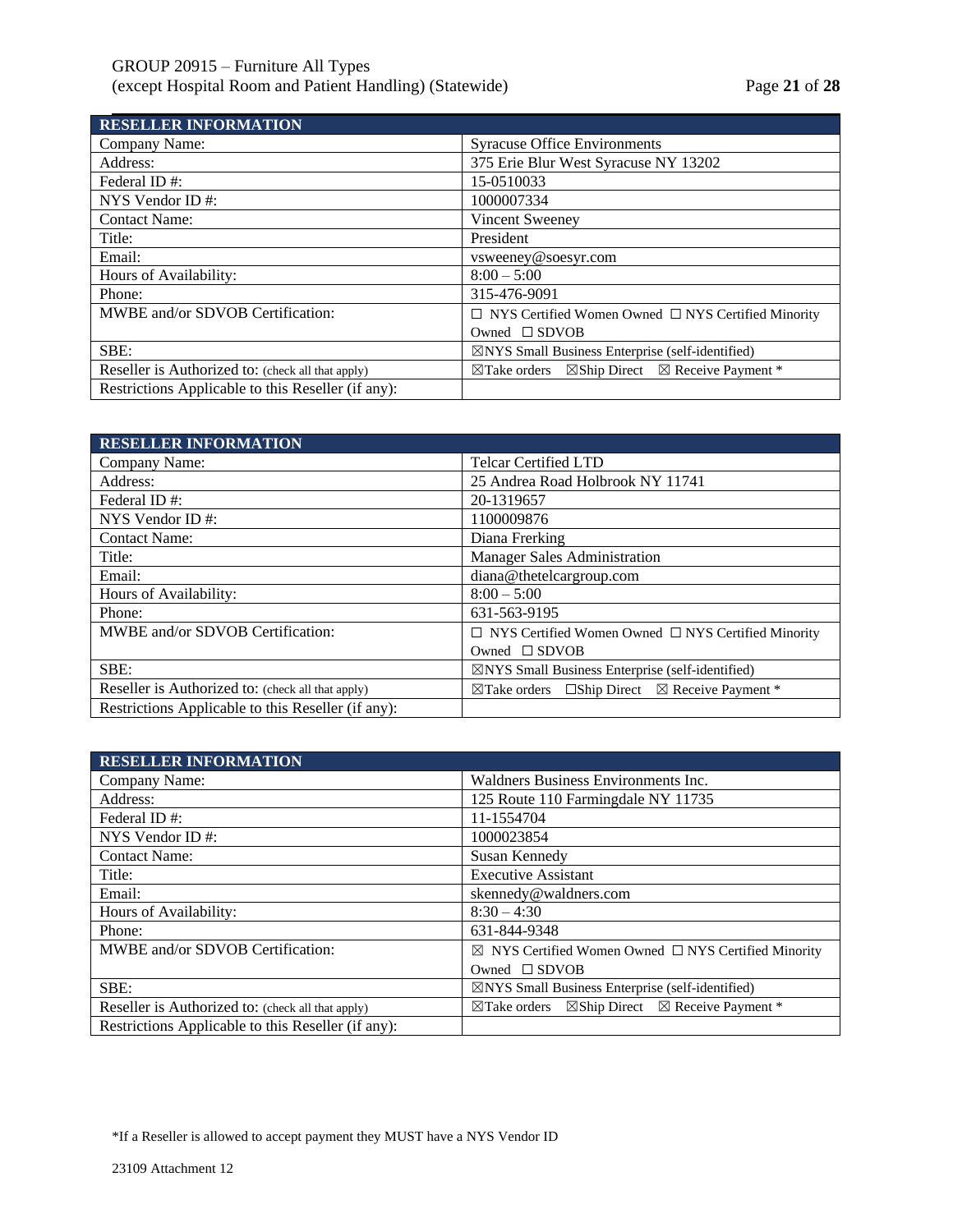| <b>RESELLER INFORMATION</b>                        |                                                                               |
|----------------------------------------------------|-------------------------------------------------------------------------------|
| Company Name:                                      | WB Mason Co. Inc.                                                             |
| Address:                                           | 29 Mill Street Albany NY 12204                                                |
| Federal ID#:                                       | 04-2455641                                                                    |
| NYS Vendor ID $#$ :                                | 1000011030                                                                    |
| <b>Contact Name:</b>                               | Renee C. Murphy NCIDQ CID                                                     |
| Title:                                             | <b>Contract Furniture Manager</b>                                             |
| Email:                                             | Renee.murphy@wbmason.com                                                      |
| Hours of Availability:                             | $8:00 - 5:00 (M - F)$                                                         |
| Phone:                                             | 888-926-2766 ext. 8980                                                        |
| MWBE and/or SDVOB Certification:                   | $\Box$ NYS Certified Women Owned $\Box$ NYS Certified Minority                |
|                                                    | Owned $\square$ SDVOB                                                         |
| SBE:                                               | $\Box$ NYS Small Business Enterprise (self-identified)                        |
| Reseller is Authorized to: (check all that apply)  | $\boxtimes$ Take orders $\boxtimes$ Ship Direct $\boxtimes$ Receive Payment * |
| Restrictions Applicable to this Reseller (if any): |                                                                               |

| <b>RESELLER INFORMATION</b>                        |                                                                               |
|----------------------------------------------------|-------------------------------------------------------------------------------|
| Company Name:                                      | WB Wood NY LLC                                                                |
| Address:                                           | 225 Park Ave. South Suite #201 New York NY 10003                              |
| Federal ID#:                                       | 20-2218703                                                                    |
| NYS Vendor ID $#$ :                                | 1000008585                                                                    |
| <b>Contact Name:</b>                               | Frank LaCapra                                                                 |
| Title:                                             | Chief Operating officer                                                       |
| Email:                                             | flacapra@wbwood.com                                                           |
| Hours of Availability:                             | $8:00 - 5:00 (M - F)$                                                         |
| Phone:                                             | 212-647-6200                                                                  |
| MWBE and/or SDVOB Certification:                   | $\Box$ NYS Certified Women Owned $\Box$ NYS Certified Minority                |
|                                                    | Owned $\square$ SDVOB                                                         |
| SBE:                                               | $\boxtimes$ NYS Small Business Enterprise (self-identified)                   |
| Reseller is Authorized to: (check all that apply)  | $\boxtimes$ Take orders $\boxtimes$ Ship Direct $\boxtimes$ Receive Payment * |
| Restrictions Applicable to this Reseller (if any): |                                                                               |

| <b>RESELLER INFORMATION</b>                        |                                                                               |
|----------------------------------------------------|-------------------------------------------------------------------------------|
| Company Name:                                      | Workplace Interiors                                                           |
| Address:                                           | 400 Packetts Landing Fairport NY 14450                                        |
| Federal ID#:                                       | 47-3430292                                                                    |
| NYS Vendor ID $#$ :                                | 1100143379                                                                    |
| <b>Contact Name:</b>                               | <b>Scott MacCaull</b>                                                         |
| Title:                                             | President                                                                     |
| Email:                                             | smaccaull@workplaceint.com                                                    |
| Hours of Availability:                             | $8:00 - 5:00 (M - F)$                                                         |
| Phone:                                             | 585-425-7420                                                                  |
| MWBE and/or SDVOB Certification:                   | $\Box$ NYS Certified Women Owned $\Box$ NYS Certified Minority                |
|                                                    | Owned $\square$ SDVOB                                                         |
| SBE:                                               | $\Box$ NYS Small Business Enterprise (self-identified)                        |
| Reseller is Authorized to: (check all that apply)  | $\boxtimes$ Take orders $\boxtimes$ Ship Direct $\boxtimes$ Receive Payment * |
| Restrictions Applicable to this Reseller (if any): |                                                                               |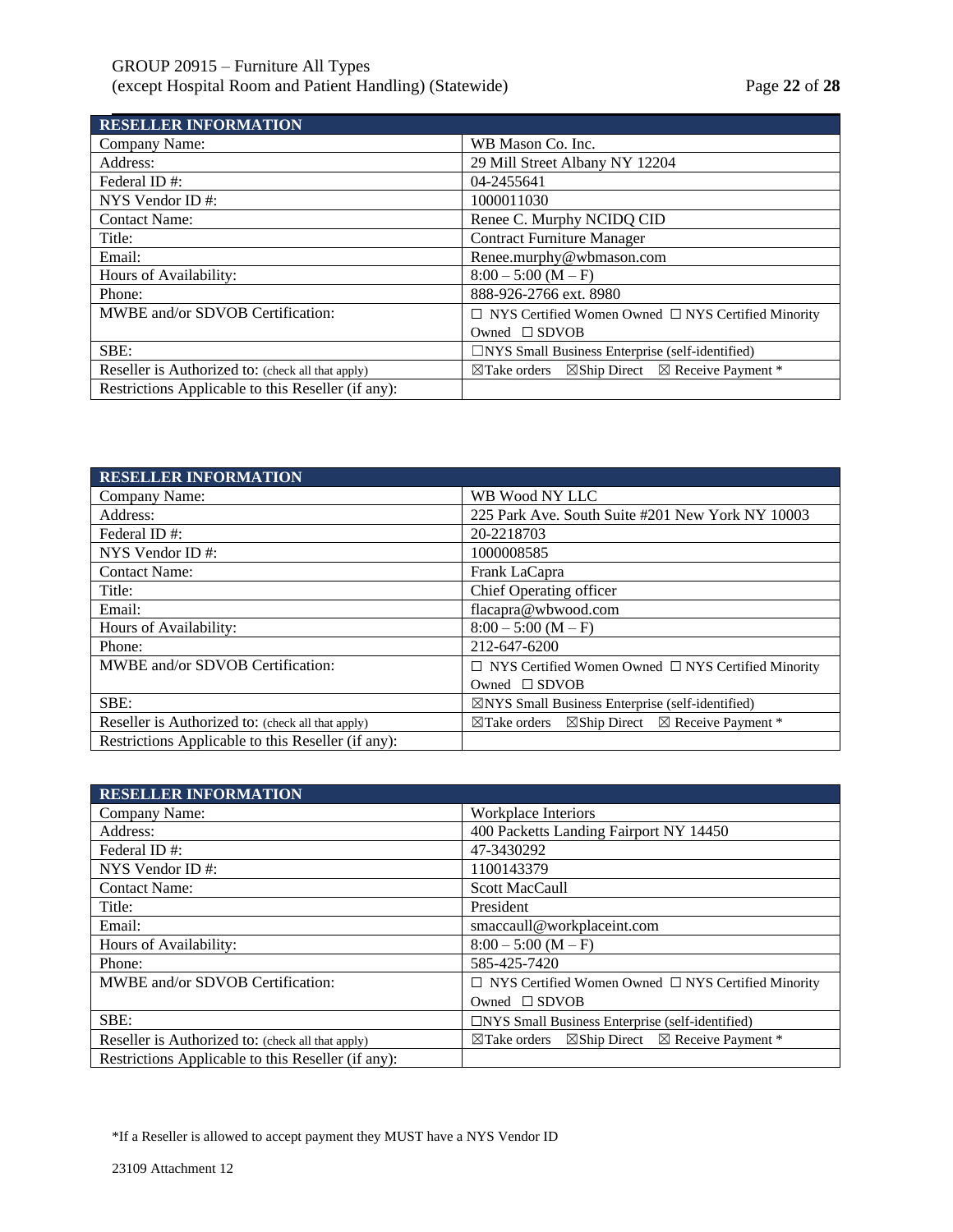| <b>RESELLER INFORMATION</b>                        |                                                                             |
|----------------------------------------------------|-----------------------------------------------------------------------------|
| Company Name:                                      | Workspace Interiors by Office Depot                                         |
| Address:                                           | 6600 N. Military Trail Boca Raton FL 33431                                  |
| Federal ID#:                                       | 59-2663954                                                                  |
| NYS Vendor ID $#$ :                                | 1000009573                                                                  |
| <b>Contact Name:</b>                               | David McGinnis                                                              |
| Title:                                             | Program Manager Furniture Public Sector                                     |
| Email:                                             | David.mcginnis@workspaceinteriorsod.com                                     |
| Hours of Availability:                             | $8:00 - 5:00 (M - F)$                                                       |
| Phone:                                             | 724-777-2356                                                                |
| MWBE and/or SDVOB Certification:                   | $\Box$ NYS Certified Women Owned $\Box$ NYS Certified Minority              |
|                                                    | Owned $\square$ SDVOB                                                       |
| SBE:                                               | $\Box$ NYS Small Business Enterprise (self-identified)                      |
| Reseller is Authorized to: (check all that apply)  | $\boxtimes$ Ship Direct $\Box$ Receive Payment *<br>$\boxtimes$ Take orders |
| Restrictions Applicable to this Reseller (if any): |                                                                             |

| <b>RESELLER INFORMATION</b>                        |                                                                                  |
|----------------------------------------------------|----------------------------------------------------------------------------------|
| Company Name:                                      | Young Equipment Solutions Inc.                                                   |
| Address:                                           | 325 Rabro Drive Hauppauge NY 11788                                               |
| Federal ID#:                                       | 11-2803327                                                                       |
| NYS Vendor ID $#$ :                                | 1000011915                                                                       |
| <b>Contact Name:</b>                               | Jo-Anne Johnson                                                                  |
| Title:                                             | Senior Accountant                                                                |
| Email:                                             | joanne@youngequipment.com                                                        |
| Hours of Availability:                             | $9:00-5:00$                                                                      |
| Phone:                                             | 631-582-5900 ext. 1459                                                           |
| MWBE and/or SDVOB Certification:                   | $\Box$ NYS Certified Women Owned $\Box$ NYS Certified Minority                   |
|                                                    | Owned $\square$ SDVOB                                                            |
| SBE:                                               | $\Box$ NYS Small Business Enterprise (self-identified)                           |
| Reseller is Authorized to: (check all that apply)  | $\boxtimes$ Ship Direct $\boxtimes$ Receive Payment *<br>$\boxtimes$ Take orders |
| Restrictions Applicable to this Reseller (if any): |                                                                                  |

| <b>RESELLER INFORMATION</b>                        |                                                                               |
|----------------------------------------------------|-------------------------------------------------------------------------------|
| Company Name:                                      | SDVOSB Materials Technology & Supply LLC                                      |
| Address:                                           | 134 Grattan Street Suite 3L Brooklyn NY 11237                                 |
| Federal ID#:                                       | 822895228                                                                     |
| NYS Vendor ID#:                                    | 1100196751                                                                    |
| <b>Contact Name:</b>                               | Harrison Kendall                                                              |
| Title:                                             | <b>CEO</b>                                                                    |
| Email:                                             | HarrisonJamesKendall@gmail.com                                                |
| Hours of Availability:                             | $9-6 M-F$                                                                     |
| Phone:                                             | 917 216-9400                                                                  |
| MWBE and/or SDVOB Certification:                   | $\Box$ NYS Certified Women Owned $\Box$ NYS Certified Minority                |
|                                                    | Owned $\boxtimes$ SDVOB                                                       |
| SBE:                                               | $\boxtimes$ NYS Small Business Enterprise (self-identified)                   |
| Reseller is Authorized to: (check all that apply)  | $\boxtimes$ Take orders $\boxtimes$ Ship Direct $\boxtimes$ Receive Payment * |
| Restrictions Applicable to this Reseller (if any): |                                                                               |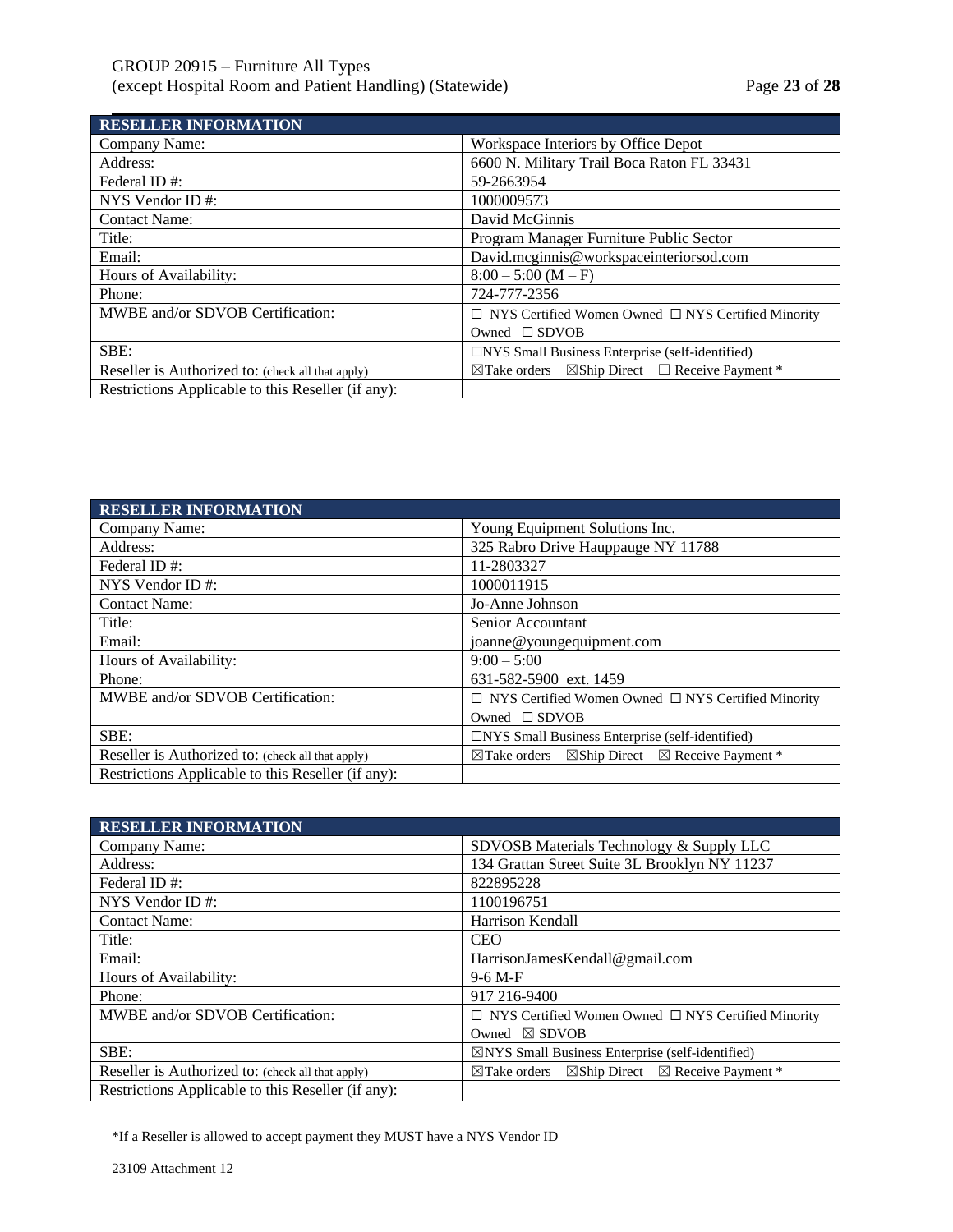| <b>RESELLER INFORMATION</b>                        |                                                                               |
|----------------------------------------------------|-------------------------------------------------------------------------------|
| Company Name:                                      | VRD Contracting D/B/A VRD Corporate Interiors                                 |
| Address:                                           | 25 Andrea Road Holbrook NY 11741                                              |
| Federal ID#:                                       | 11-3241167                                                                    |
| NYS Vendor ID $#$ :                                | 1100058559                                                                    |
| <b>Contact Name:</b>                               | Diana Frerking                                                                |
| Title:                                             | <b>Manager Sales Administration</b>                                           |
| Email:                                             | diana@vrdcontracting.com                                                      |
| Hours of Availability:                             | $8am - 5pm$                                                                   |
| Phone:                                             | 631-956-7000                                                                  |
| MWBE and/or SDVOB Certification:                   | $\boxtimes$ NYS Certified Women Owned $\Box$ NYS Certified Minority           |
|                                                    | Owned $\square$ SDVOB                                                         |
| SBE:                                               | $\boxtimes$ NYS Small Business Enterprise (self-identified)                   |
| Reseller is Authorized to: (check all that apply)  | $\boxtimes$ Take orders $\boxtimes$ Ship Direct $\boxtimes$ Receive Payment * |
| Restrictions Applicable to this Reseller (if any): |                                                                               |

| <b>RESELLER INFORMATION</b>                        |                                                                               |
|----------------------------------------------------|-------------------------------------------------------------------------------|
| Company Name:                                      | Design Space Studios LLC                                                      |
| Address:                                           | 7 Gilhall Circle Fairport NY 14450                                            |
| Federal ID#:                                       | 83-1065378                                                                    |
| NYS Vendor ID $#$ :                                | 1100226956                                                                    |
| <b>Contact Name:</b>                               | Brenna Thering & Jackie Driscoll                                              |
| Title:                                             | Co-Owners                                                                     |
| Email:                                             | brenna@designspacestudios.com                                                 |
| Hours of Availability:                             | Monday – Friday $8:00am - 5:00pm$                                             |
| Phone:                                             | $(585) 673 - 8027$                                                            |
| MWBE and/or SDVOB Certification:                   | $\boxtimes$ NYS Certified Women Owned $\Box$ NYS Certified                    |
|                                                    | Minority Owned $\square$ SDVOB                                                |
| SBE:                                               | □NYS Small Business Enterprise (self-identified)                              |
| Reseller is Authorized to: (check all that apply)  | $\boxtimes$ Take orders $\boxtimes$ Ship Direct $\boxtimes$ Receive Payment * |
| Restrictions Applicable to this Reseller (if any): |                                                                               |

| <b>RESELLER INFORMATION</b>                        |                                                                                  |
|----------------------------------------------------|----------------------------------------------------------------------------------|
| Company Name:                                      | Creative Office Pavilion                                                         |
| Address:                                           | 470 Park Ave South, 7th Floor, NY, NY 10016                                      |
| Federal ID#:                                       | 04-3147560                                                                       |
| NYS Vendor ID $#$ :                                | 1100112818                                                                       |
| <b>Contact Name:</b>                               | Patrick Hayes                                                                    |
| Title:                                             | President                                                                        |
| Email:                                             | Patrick.Hayes@cop-onc.com                                                        |
| Hours of Availability:                             | M-F 8:30 AM to 5:00 PM                                                           |
| Phone:                                             | 646-590-1700                                                                     |
| MWBE and/or SDVOB Certification:                   | $\Box$ NYS Certified Women Owned $\Box$ NYS Certified Minority                   |
|                                                    | Owned $\Box$ SDVOB                                                               |
| SBE:                                               | $\Box$ NYS Small Business Enterprise (self-identified)                           |
| Reseller is Authorized to: (check all that apply)  | $\boxtimes$ Ship Direct $\boxtimes$ Receive Payment *<br>$\boxtimes$ Take orders |
| Restrictions Applicable to this Reseller (if any): |                                                                                  |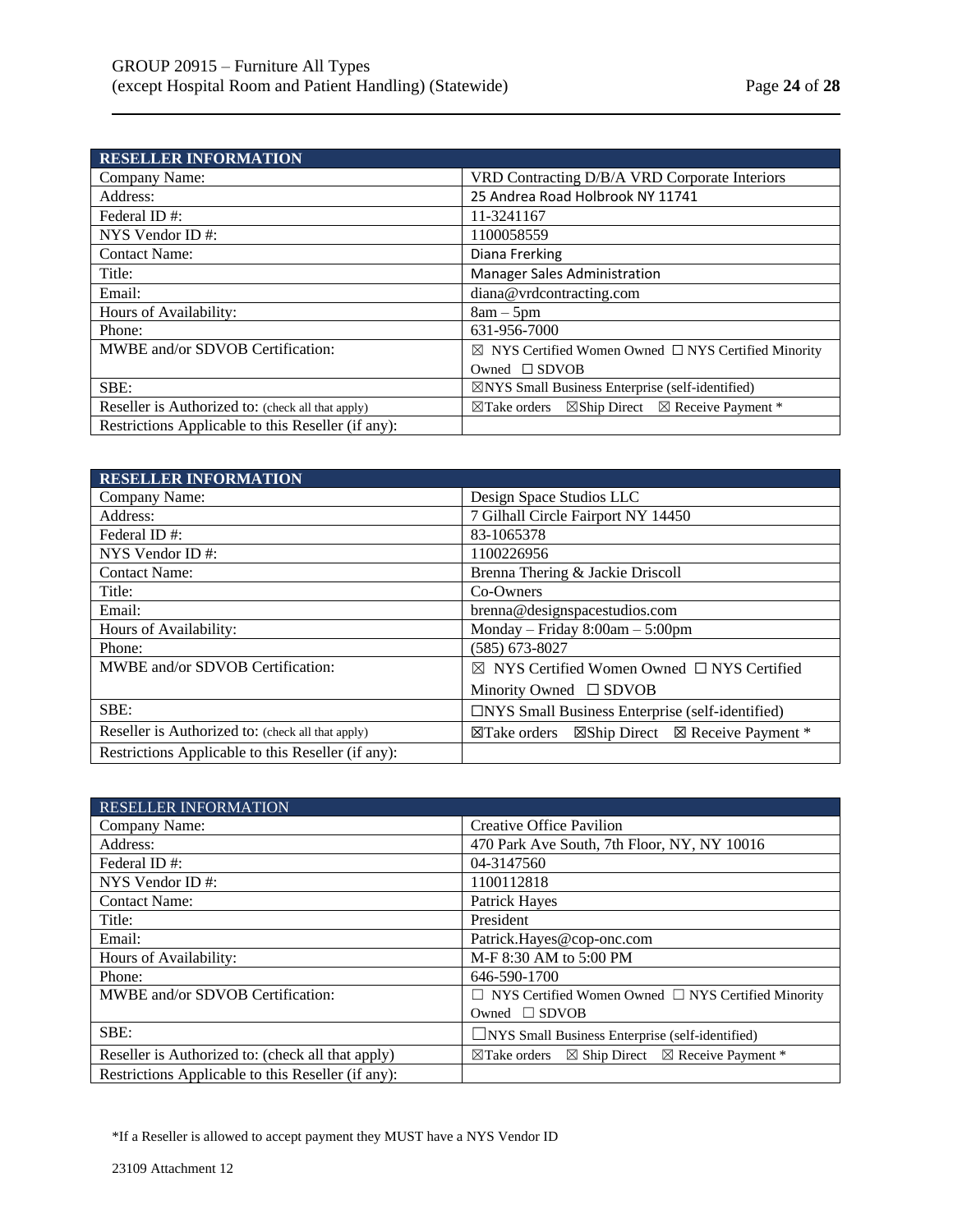| <b>RESELLER INFORMATION</b>                        |                                                                                  |
|----------------------------------------------------|----------------------------------------------------------------------------------|
| Company Name:                                      | The Inside Source Northeast Inc.                                                 |
| Address:                                           | 985 Industrial Road Suite 101 San Carlos CA 94070                                |
| Federal ID#:                                       | 83-3016154                                                                       |
| NYS Vendor ID#:                                    | 1100234121                                                                       |
| <b>Contact Name:</b>                               | James Moffat                                                                     |
| Title:                                             | <b>Managing Director East Coast Operations</b>                                   |
| Email:                                             | jmoffat@insidesource.com                                                         |
| Hours of Availability:                             | $9am - 5pm$                                                                      |
| Phone:                                             | 203-253-9317                                                                     |
| MWBE and/or SDVOB Certification:                   | $\Box$ NYS Certified Women Owned $\Box$ NYS Certified Minority                   |
|                                                    | Owned $\square$ SDVOB                                                            |
| SBE:                                               | $\Box$ NYS Small Business Enterprise (self-identified)                           |
| Reseller is Authorized to: (check all that apply)  | $\boxtimes$ Ship Direct $\boxtimes$ Receive Payment *<br>$\boxtimes$ Take orders |
| Restrictions Applicable to this Reseller (if any): |                                                                                  |

| <b>RESELLER INFORMATION</b>                        |                                                                               |
|----------------------------------------------------|-------------------------------------------------------------------------------|
| Company Name:                                      | Workspace Consulting Group LLC                                                |
| Address:                                           | 1 Landmark Square Stamford CT 06901                                           |
| Federal ID#:                                       | 27-3088478                                                                    |
| NYS Vendor ID#:                                    | 1100131588                                                                    |
| <b>Contact Name:</b>                               | Paulina Ribadeneyra                                                           |
| Title:                                             | Owner                                                                         |
| Email:                                             | paulina@workspacecg.com                                                       |
| Hours of Availability:                             | 7am-6pm                                                                       |
| Phone:                                             | $Q: 203 - 548 - 0305$                                                         |
|                                                    | $C: 203-918-5111$                                                             |
| MWBE and/or SDVOB Certification:                   | $\boxtimes$ NYS Certified Women Owned $\boxtimes$ NYS Certified Minority      |
|                                                    | Owned $\square$ SDVOB                                                         |
| SBE:                                               | $\Box$ NYS Small Business Enterprise (self-identified)                        |
| Reseller is Authorized to: (check all that apply)  | $\boxtimes$ Take orders $\boxtimes$ Ship Direct $\boxtimes$ Receive Payment * |
| Restrictions Applicable to this Reseller (if any): |                                                                               |

| <b>RESELLER INFORMATION</b>                        |                                                                               |
|----------------------------------------------------|-------------------------------------------------------------------------------|
| Company Name:                                      | Parlor City Group LLC                                                         |
| Address:                                           | 4301 Vestal Rd. Vestal NY 13850                                               |
| Federal ID#:                                       | 85-2847822                                                                    |
| NYS Vendor ID $#$ :                                | 1100257323                                                                    |
| <b>Contact Name:</b>                               | Owner, Managing Member                                                        |
| Title:                                             | office@parlorcityfurniture.com                                                |
| Email:                                             | $10AM - 4PM ET$                                                               |
| Hours of Availability:                             | 607-366-0707                                                                  |
| Phone:                                             | Owner, Managing Member                                                        |
| MWBE and/or SDVOB Certification:                   | $\Box$ NYS Certified Women Owned $\Box$ NYS Certified Minority                |
|                                                    | Owned $\square$ SDVOB                                                         |
| SBE:                                               | $\Box$ NYS Small Business Enterprise (self-identified)                        |
| Reseller is Authorized to: (check all that apply)  | $\boxtimes$ Take orders $\boxtimes$ Ship Direct $\boxtimes$ Receive Payment * |
| Restrictions Applicable to this Reseller (if any): |                                                                               |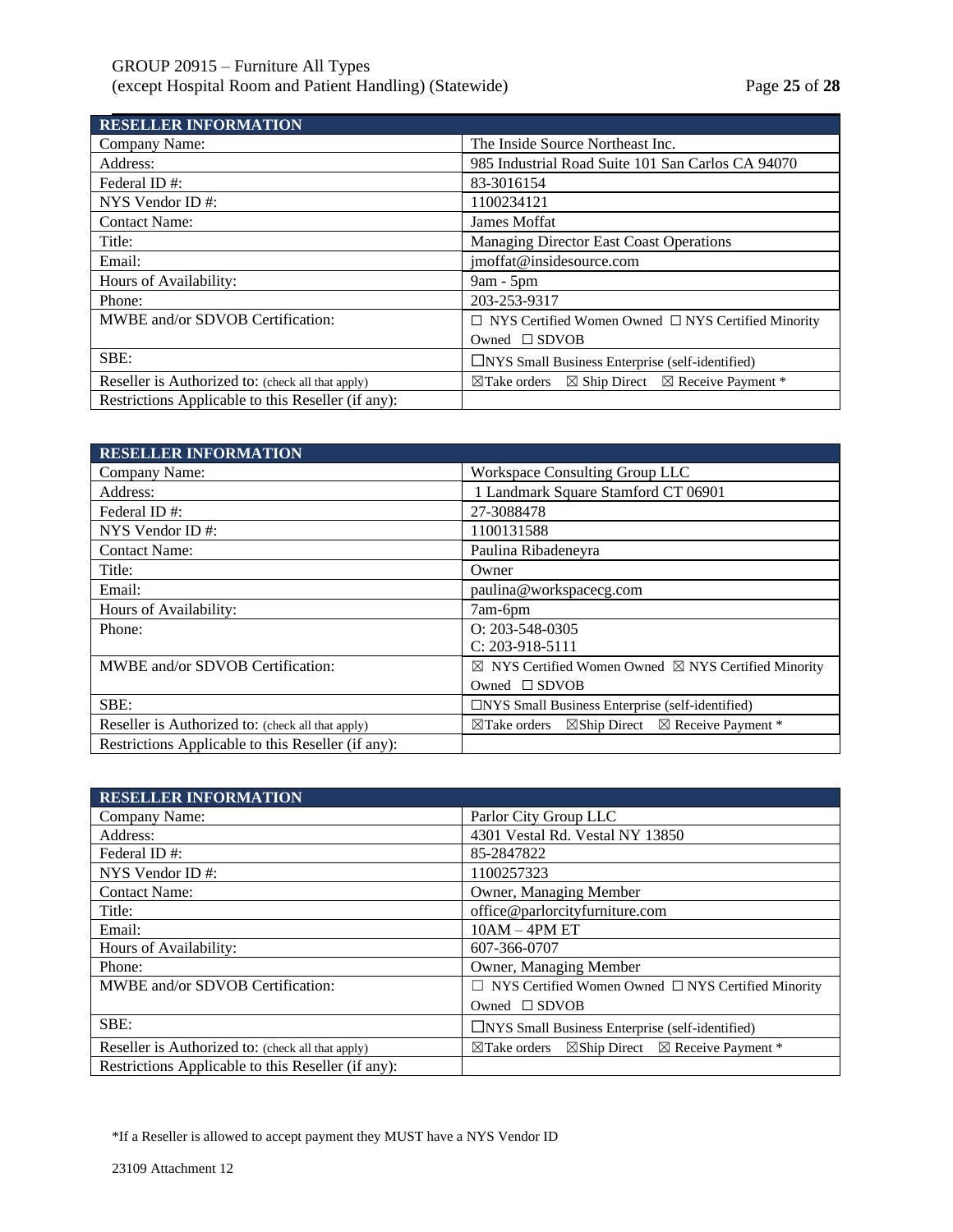| <b>RESELLER INFORMATION</b>                        |                                                                                  |
|----------------------------------------------------|----------------------------------------------------------------------------------|
| Company Name:                                      | ELB US Inc.                                                                      |
| Address:                                           | 415 Boulder Court Suite 500 Pleasanton CA 94566                                  |
| Federal ID#:                                       | 99-0380904                                                                       |
| NYS Vendor ID $#$ :                                | 1100185015                                                                       |
| <b>Contact Name:</b>                               | Damian Bolton                                                                    |
| Title:                                             | President                                                                        |
| Email:                                             | admin@elbglobal.com                                                              |
| Hours of Availability:                             | 9:00 a.m. $-5:00$ p.m. PST                                                       |
| Phone:                                             | 925-400-6175                                                                     |
| MWBE and/or SDVOB Certification:                   | $\Box$ NYS Certified Women Owned $\Box$ NYS Certified Minority                   |
|                                                    | Owned $\square$ SDVOB                                                            |
| SBE:                                               | □NYS Small Business Enterprise (self-identified)                                 |
| Reseller is Authorized to: (check all that apply)  | $\boxtimes$ Ship Direct $\boxtimes$ Receive Payment *<br>$\boxtimes$ Take orders |
| Restrictions Applicable to this Reseller (if any): | N/A                                                                              |

| <b>RESELLER INFORMATION</b>                        |                                                                                  |
|----------------------------------------------------|----------------------------------------------------------------------------------|
| Company Name:                                      | Creative Office Concepts Inc. D/B/A Creative Library                             |
|                                                    | Concepts                                                                         |
| Address:                                           | PO Box 313 Manalapan NJ 07726                                                    |
| Federal ID#:                                       | 22-2753756                                                                       |
| NYS Vendor ID $#$ :                                | 1100121047                                                                       |
| <b>Contact Name:</b>                               | <b>Brad Kingsburg</b>                                                            |
| Title:                                             | President                                                                        |
| Email:                                             | bradk@creativelibraryconcepts.com                                                |
| Hours of Availability:                             | $9 - 5$                                                                          |
| Phone:                                             | 908-812-8190                                                                     |
| MWBE and/or SDVOB Certification:                   | $\Box$ NYS Certified Women Owned $\Box$ NYS Certified Minority                   |
|                                                    | Owned $\square$ SDVOB                                                            |
| SBE:                                               | $\Box$ NYS Small Business Enterprise (self-identified)                           |
| Reseller is Authorized to: (check all that apply)  | $\boxtimes$ Ship Direct $\boxtimes$ Receive Payment *<br>$\boxtimes$ Take orders |
| Restrictions Applicable to this Reseller (if any): |                                                                                  |

| <b>RESELLER INFORMATION</b>                        |                                                                     |
|----------------------------------------------------|---------------------------------------------------------------------|
| Company Name:                                      | <b>McHugh Furnishings</b>                                           |
| Address:                                           | 125 Laser Court Hauppauge NY 11788                                  |
| Federal ID#:                                       | 46-4089173                                                          |
| NYS Vendor ID#:                                    | 1100161588                                                          |
| <b>Contact Name:</b>                               | Joanne Skinner                                                      |
| Title:                                             | Sales/Project Manager                                               |
| Email:                                             | jskinner@mchif.com                                                  |
| Hours of Availability:                             | 7:00 a.m. $-$ 3:00 p.m.                                             |
| Phone:                                             | 631-533-5078                                                        |
| MWBE and/or SDVOB Certification:                   | $\Box$ NYS Certified Women Owned $\Box$ NYS Certified Minority      |
|                                                    | Owned $\square$ SDVOB                                               |
| SBE:                                               | $\Box$ NYS Small Business Enterprise (self-identified)              |
| Reseller is Authorized to: (check all that apply)  | $\boxtimes$ Take orders $\Box$ Ship Direct $\Box$ Receive Payment * |
| Restrictions Applicable to this Reseller (if any): |                                                                     |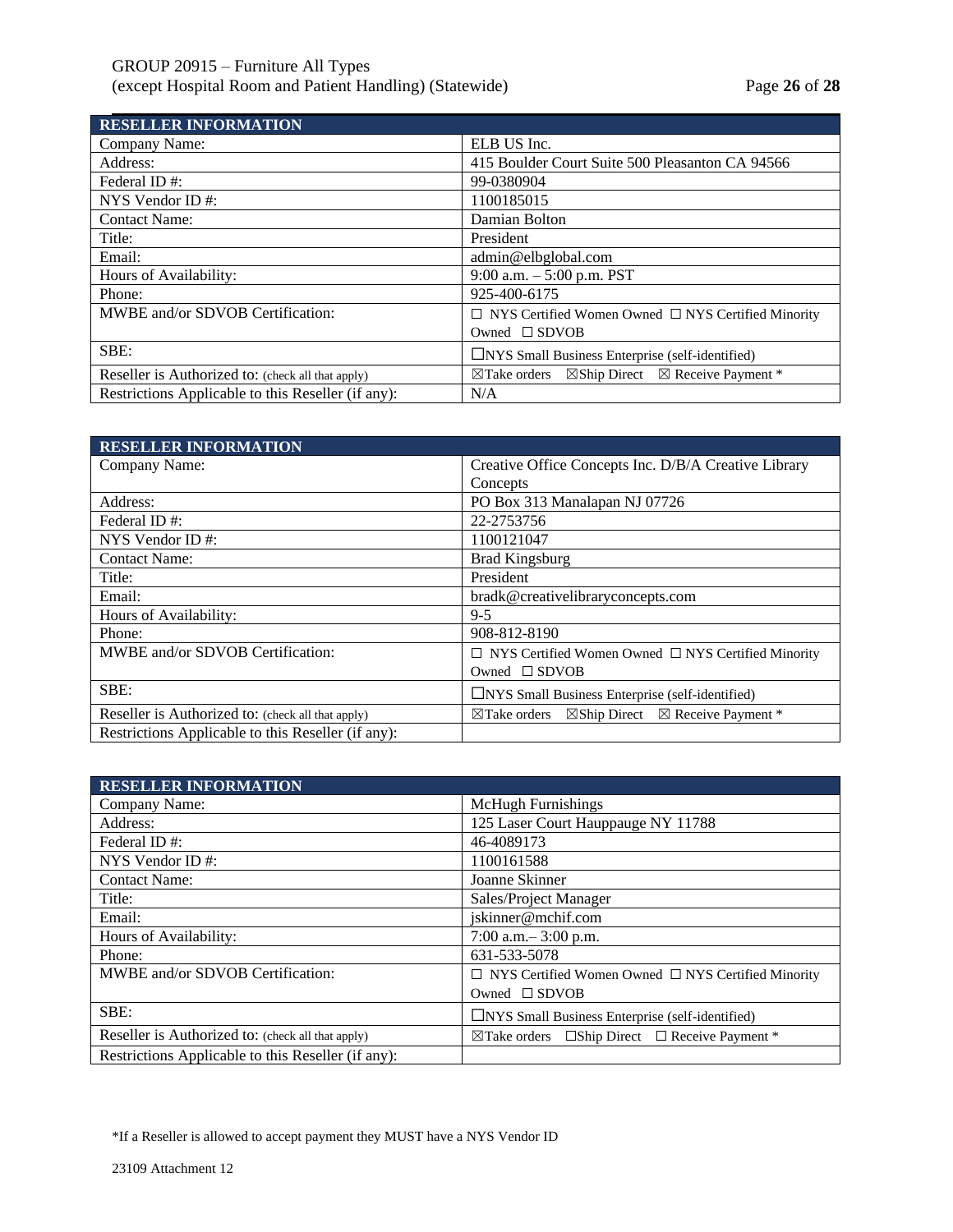# GROUP 20915 – Furniture All Types (except Hospital Room and Patient Handling) (Statewide) Page **27** of **28**

| <b>RESELLER INFORMATION</b>                        |                                                                                  |
|----------------------------------------------------|----------------------------------------------------------------------------------|
| Company Name:                                      | K Offices                                                                        |
| Address:                                           | 197 Rt. 18 Ste. 201, N. Tower, E Brunswick, NJ 08816                             |
| Federal ID#:                                       | 81-1237615                                                                       |
| NYS Vendor ID $#$ :                                | 1100248284                                                                       |
| <b>Contact Name:</b>                               | Rob Kessler                                                                      |
| Title:                                             | Principal                                                                        |
| Email:                                             | rob@koffices.cm                                                                  |
| Hours of Availability:                             | 24/7                                                                             |
| Phone:                                             | 917-693-9652                                                                     |
| MWBE and/or SDVOB Certification:                   | $\Box$ NYS Certified Women Owned $\Box$ NYS Certified Minority                   |
|                                                    | Owned $\square$ SDVOB                                                            |
| SBE:                                               | $\Box$ NYS Small Business Enterprise (self-identified)                           |
| Reseller is Authorized to: (check all that apply)  | $\boxtimes$ Ship Direct $\boxtimes$ Receive Payment *<br>$\boxtimes$ Take orders |
| Restrictions Applicable to this Reseller (if any): |                                                                                  |

| <b>RESELLER INFORMATION</b>                        |                                                                                  |
|----------------------------------------------------|----------------------------------------------------------------------------------|
| Company Name:                                      | Henricksen                                                                       |
| Address:                                           | 1040 Avenue of the Americas, New York, NY 10018                                  |
| Federal ID#:                                       | 36-2649935                                                                       |
| NYS Vendor ID $#$ :                                | 1100113335                                                                       |
| <b>Contact Name:</b>                               | Keith Cooper                                                                     |
| Title:                                             | General Manager                                                                  |
| Email:                                             | k.cooper@henricksen.com                                                          |
| Hours of Availability:                             | $9AM - 5PM ET$                                                                   |
| Phone:                                             | 212-897-9876                                                                     |
| MWBE and/or SDVOB Certification:                   | $\Box$ NYS Certified Women Owned $\Box$ NYS Certified Minority                   |
|                                                    | Owned $\square$ SDVOB                                                            |
| SBE:                                               | □NYS Small Business Enterprise (self-identified)                                 |
| Reseller is Authorized to: (check all that apply)  | $\boxtimes$ Ship Direct $\boxtimes$ Receive Payment *<br>$\boxtimes$ Take orders |
| Restrictions Applicable to this Reseller (if any): |                                                                                  |

| <b>RESELLER INFORMATION</b>                        |                                                                |
|----------------------------------------------------|----------------------------------------------------------------|
| Company Name:                                      | Office Environment Consulting, Inc.                            |
| Address:                                           | 1116 Freedom Drive, Oneida, NY 13421                           |
| Federal ID#:                                       | 16-1571340                                                     |
| NYS Vendor ID $#$ :                                | 1100209175                                                     |
| <b>Contact Name:</b>                               | Michael Hall                                                   |
| Title:                                             | President                                                      |
| Email:                                             | mhall@workplacecubes.com                                       |
| Hours of Availability:                             | $8AM - 5PM ET$                                                 |
| Phone:                                             | 315-361-4192                                                   |
| MWBE and/or SDVOB Certification:                   | $\Box$ NYS Certified Women Owned $\Box$ NYS Certified Minority |
|                                                    | Owned $\square$ SDVOB                                          |
| SBE:                                               | $\boxtimes$ NYS Small Business Enterprise (self-identified)    |
| Reseller is Authorized to: (check all that apply)  | $\Box$ Take orders $\Box$ Ship Direct $\Box$ Receive Payment * |
| Restrictions Applicable to this Reseller (if any): |                                                                |